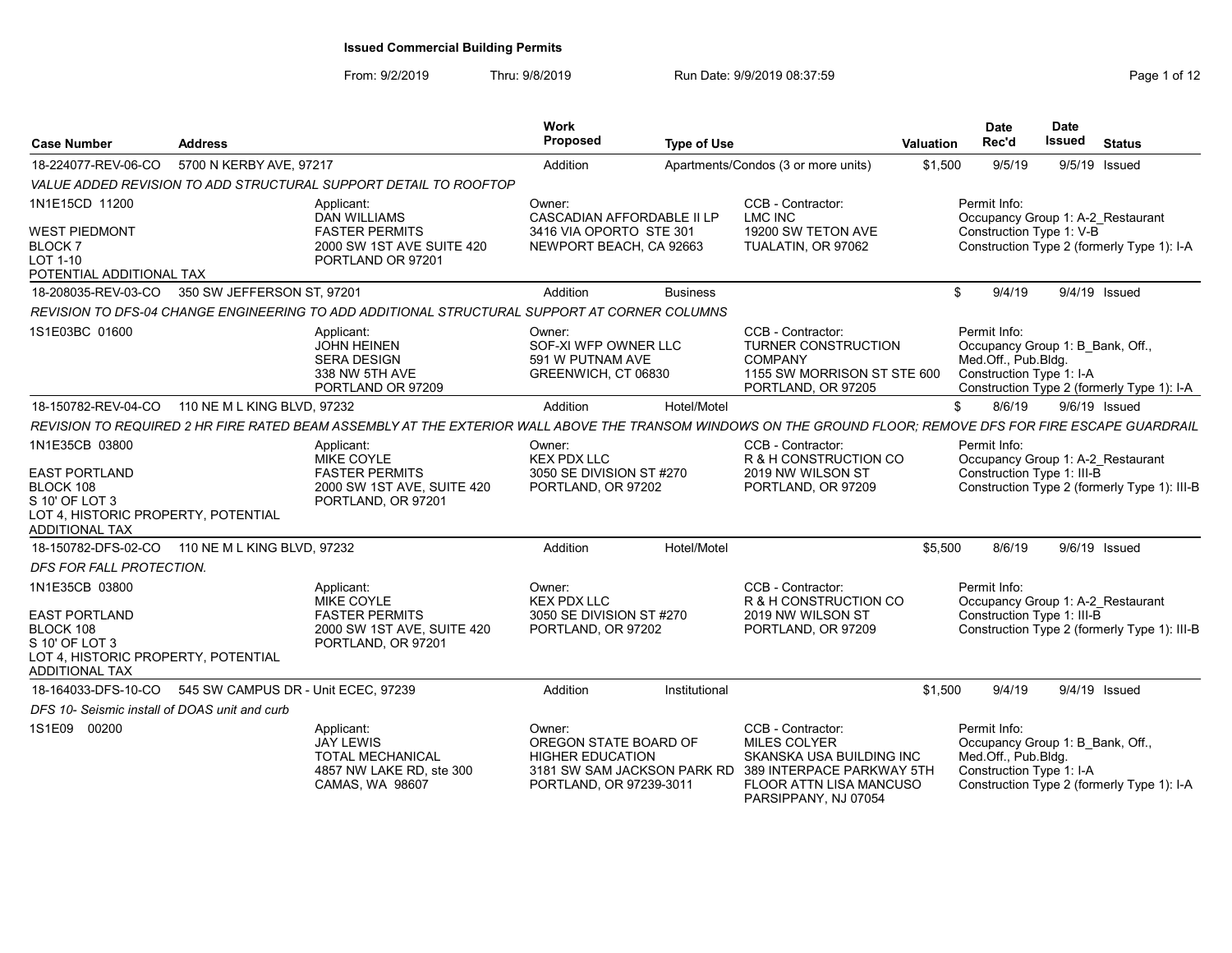| <b>Case Number</b>                                | <b>Address</b>               |                                                                                                                                 | Work<br><b>Proposed</b>                                                            | <b>Type of Use</b> |                                                                                                                                | <b>Valuation</b> | <b>Date</b><br>Rec'd                                                                                       | <b>Date</b><br><b>Issued</b> | <b>Status</b>                                                                          |
|---------------------------------------------------|------------------------------|---------------------------------------------------------------------------------------------------------------------------------|------------------------------------------------------------------------------------|--------------------|--------------------------------------------------------------------------------------------------------------------------------|------------------|------------------------------------------------------------------------------------------------------------|------------------------------|----------------------------------------------------------------------------------------|
| 18-185447-000-00-CO                               | 6503 SE 52ND AVE, 97206      |                                                                                                                                 | Addition                                                                           | Mercantile         |                                                                                                                                | \$16,919         | 6/18/18                                                                                                    |                              | 9/5/19 Issued                                                                          |
|                                                   |                              | INTERIOR WALL MODIFICATION ON SOUTHEAST PORTION OF BUILDING TO EXPAND WALK IN COOLER; WALK IN COOLER INCLUDED WITH THIS PERMIT. |                                                                                    |                    |                                                                                                                                |                  |                                                                                                            |                              |                                                                                        |
| 1S2E19AB 05700                                    |                              | Applicant:<br><b>RICHARD W WALLACE</b><br>PO BOX 80634<br>PORTLAND, OR 97280-1534                                               | Owner:<br><b>LIMERICK LLC</b><br>PO BOX 80634<br>PORTLAND, OR 97280-1634           |                    | CCB - Contractor:<br>ORION UNLIMITED LLC<br>6315 SE HOLGATE BLVD<br>PORTLAND, OR 97206                                         |                  | Permit Info:<br>Occupancy Group 1: S-1 Storage -<br>Moderate Hazard, Warehouse<br>Construction Type 1: V-B |                              | Construction Type 2 (formerly Type 1): V-B<br>Total Square Footage - Display Only: 230 |
| Total # of CO Addition permits issued: 6          |                              |                                                                                                                                 |                                                                                    |                    |                                                                                                                                |                  |                                                                                                            |                              | Total valuation of CO Addition permits issued: \$25,419                                |
| 19-190948-000-00-CO                               | 1820 NE 104TH AVE, 97220     |                                                                                                                                 | Alteration                                                                         |                    | Apartments/Condos (3 or more units)                                                                                            | \$1              | 9/6/19                                                                                                     |                              | 9/6/19 Issued                                                                          |
| REPLACE DECKS LIKE FOR LIKE.                      |                              |                                                                                                                                 |                                                                                    |                    |                                                                                                                                |                  |                                                                                                            |                              |                                                                                        |
|                                                   |                              | Applicant:<br><b>AUSTIN BURNS</b><br><b>CREATIVE CONTRACTING</b><br>25027 SE HWY 224<br><b>BORING, OR 97009</b>                 | Owner:<br>OAKLEY BEVERLY I LLC ET AL<br>7400 SHELBORNE DR<br>GRANITE BAY, CA 95746 |                    | CCB - Contractor:<br><b>LINDSAY THORNTON</b><br><b>CREATIVE CONTRACTING INC</b><br>25027 SE HWY 224<br><b>BORING, OR 97009</b> |                  | Permit Info:<br>Multi-family<br>Construction Type 1: V-B                                                   |                              | Occupancy Group 1: R-2 Residential                                                     |
| 19-222134-000-00-CO                               | 3410 SE 116TH AVE, 97266     |                                                                                                                                 | Alteration                                                                         |                    | Apartments/Condos (3 or more units)                                                                                            | \$6,361          | 9/5/19                                                                                                     |                              | 9/5/19 Issued                                                                          |
| <b>RE-ROOF LIKE FOR LIKE</b>                      |                              |                                                                                                                                 |                                                                                    |                    |                                                                                                                                |                  |                                                                                                            |                              |                                                                                        |
| 1S2E10AC 01702<br>PARTITION PLAT 2005-73<br>LOT 2 |                              | Applicant:<br><b>MATTHEW DAKOTAH</b><br>3410 SE 116TH AVE<br>PORTLAND OR 97266                                                  | Owner:<br><b>DANELL WEESE</b><br>3410 SE 116TH AVE #C<br>PORTLAND, OR 97266        |                    | CCB - Contractor:<br>EVAELIA MEJIA & ISMAEL MEJIA<br><b>GAONA</b><br>4582 SW 196TH AVE<br>BEAVERTON, OR 97007                  |                  | Permit Info:<br>Multi-family<br>Construction Type 1: V-B                                                   |                              | Occupancy Group 1: R-2 Residential                                                     |
|                                                   |                              |                                                                                                                                 | Owner:<br><b>MATTHEW DAKOTAH</b><br>3410 SE 116TH AVE #C<br>PORTLAND, OR 97266     |                    |                                                                                                                                |                  |                                                                                                            |                              |                                                                                        |
| 19-203208-000-00-CO                               | 1638 NW RIVERSCAPE ST, 97209 |                                                                                                                                 | Alteration                                                                         |                    | Apartments/Condos (3 or more units)                                                                                            | \$450            | 9/6/19                                                                                                     |                              | 9/6/19 Issued                                                                          |
|                                                   |                              | BUILDING 11 - REPLACE EXTERIOR ACCESS DOOR TO FIRE RISER ROOM/CLOSET                                                            |                                                                                    |                    |                                                                                                                                |                  |                                                                                                            |                              |                                                                                        |
| 1N1E28D 90054                                     |                              | Applicant:                                                                                                                      | Owner:                                                                             |                    | CCB - Contractor:                                                                                                              |                  |                                                                                                            |                              |                                                                                        |
| SHORELINE CONDOMINIUMS<br>LOT 1638                |                              | <b>GRAYSON FIDLER</b><br><b>CHARTER CONSTRUCTION</b><br>3747 SE 8TH AVE<br>PORTLAND, OR 97202                                   | <b>DEBRA ALTER</b><br>1638 NW RIVERSCAPE ST<br>PORTLAND, OR 97209                  |                    | CHARTER CONSTRUCTION INC<br>980 S HARNEY<br>SEATTLE, WA 98108                                                                  |                  |                                                                                                            |                              |                                                                                        |
|                                                   |                              |                                                                                                                                 | Owner:<br><b>DAVID MINK</b><br>1638 NW RIVERSCAPE ST<br>PORTLAND, OR 97209         |                    |                                                                                                                                |                  |                                                                                                            |                              |                                                                                        |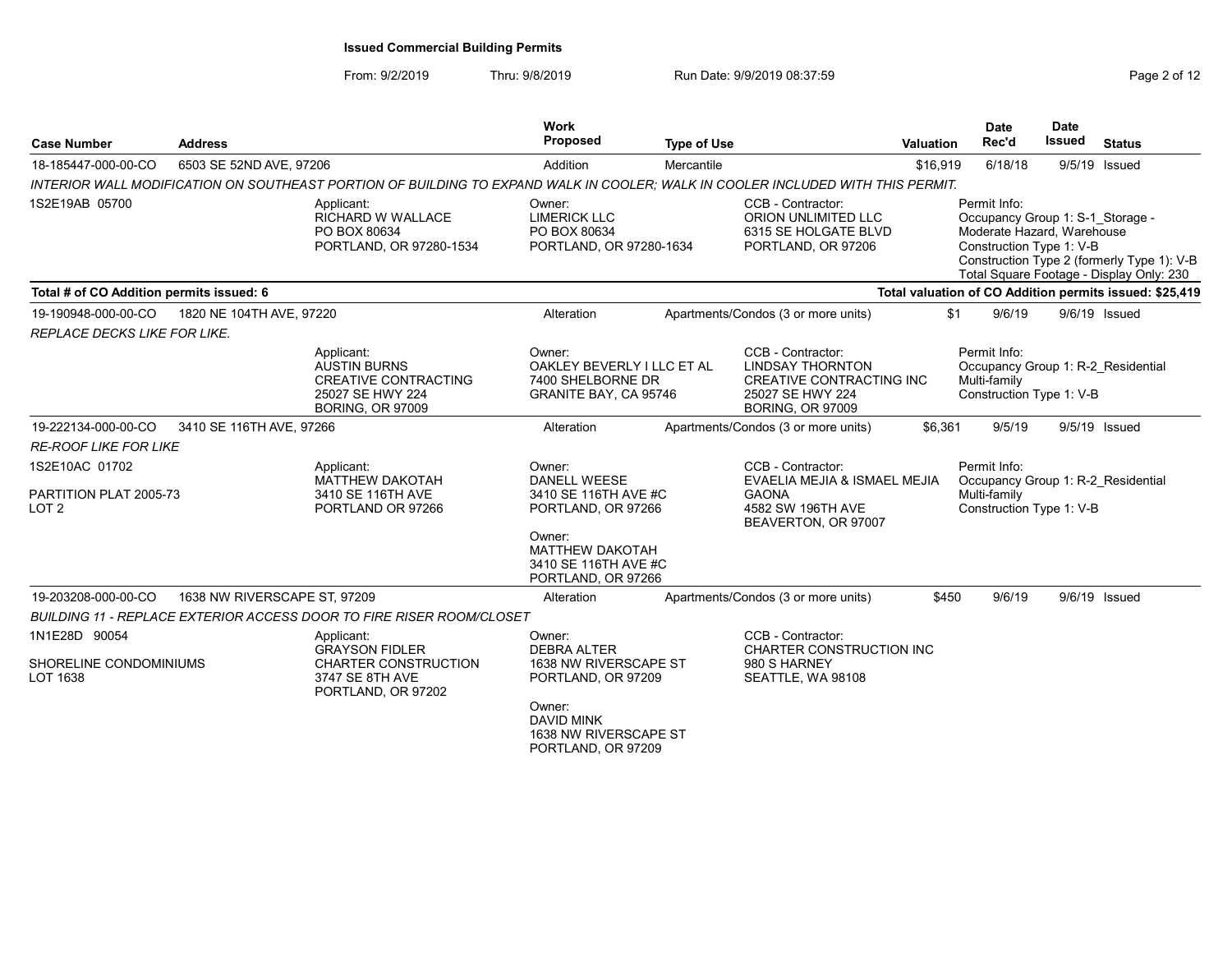| <b>Case Number</b>                                  | <b>Address</b>               |                                                                                                      | Work<br><b>Proposed</b>                                                     | <b>Type of Use</b>                                                                 |                                                                                    | Valuation | <b>Date</b><br>Rec'd | <b>Date</b><br><b>Issued</b> | <b>Status</b> |
|-----------------------------------------------------|------------------------------|------------------------------------------------------------------------------------------------------|-----------------------------------------------------------------------------|------------------------------------------------------------------------------------|------------------------------------------------------------------------------------|-----------|----------------------|------------------------------|---------------|
| 19-203207-000-00-CO                                 | 1638 NW RIVERSCAPE ST, 97209 |                                                                                                      | Alteration                                                                  |                                                                                    | Apartments/Condos (3 or more units)                                                | \$450     | 9/6/19               |                              | 9/6/19 Issued |
|                                                     |                              | BUILDING 10 - REPLACE EXTERIOR ACCESS DOOR TO FIRE RISER ROOM/CLOSET                                 |                                                                             |                                                                                    |                                                                                    |           |                      |                              |               |
| 1N1E28D 90054<br>SHORELINE CONDOMINIUMS<br>LOT 1638 |                              | Applicant:<br><b>GRAYSON FIDLER</b><br>CHARTER CONSTRUCTION<br>3747 SE 8TH AVE<br>PORTLAND, OR 97202 | Owner:<br><b>DEBRA ALTER</b><br>1638 NW RIVERSCAPE ST<br>PORTLAND, OR 97209 | CCB - Contractor:<br>CHARTER CONSTRUCTION INC<br>980 S HARNEY<br>SEATTLE, WA 98108 |                                                                                    |           |                      |                              |               |
|                                                     |                              |                                                                                                      | Owner:<br><b>DAVID MINK</b><br>1638 NW RIVERSCAPE ST<br>PORTLAND, OR 97209  |                                                                                    |                                                                                    |           |                      |                              |               |
| 19-203206-000-00-CO                                 | 1638 NW RIVERSCAPE ST, 97209 |                                                                                                      | Alteration                                                                  |                                                                                    | Apartments/Condos (3 or more units)                                                | \$450     | 9/6/19               |                              | 9/6/19 Issued |
|                                                     |                              | BUILDING 9 - REPLACE EXTERIOR ACCESS DOOR TO FIRE RISER ROOM/CLOSET                                  |                                                                             |                                                                                    |                                                                                    |           |                      |                              |               |
| 1N1E28D 90054<br>SHORELINE CONDOMINIUMS<br>LOT 1638 |                              | Applicant:<br><b>GRAYSON FIDLER</b><br>CHARTER CONSTRUCTION<br>3747 SE 8TH AVE<br>PORTLAND, OR 97202 | Owner:<br><b>DEBRA ALTER</b><br>1638 NW RIVERSCAPE ST<br>PORTLAND, OR 97209 |                                                                                    | CCB - Contractor:<br>CHARTER CONSTRUCTION INC<br>980 S HARNEY<br>SEATTLE, WA 98108 |           |                      |                              |               |
|                                                     |                              |                                                                                                      | Owner:<br><b>DAVID MINK</b><br>1638 NW RIVERSCAPE ST<br>PORTLAND, OR 97209  |                                                                                    |                                                                                    |           |                      |                              |               |
| 19-203173-000-00-CO                                 | 1638 NW RIVERSCAPE ST, 97209 |                                                                                                      | Alteration                                                                  |                                                                                    | Apartments/Condos (3 or more units)                                                | \$450     | 9/6/19               |                              | 9/6/19 Issued |
|                                                     |                              | BUILDING 20 - REPLACE EXTERIOR ACCESS DOOR TO FIRE RISER ROOM/CLOSET                                 |                                                                             |                                                                                    |                                                                                    |           |                      |                              |               |
| 1N1E28D 90054<br>SHORELINE CONDOMINIUMS<br>LOT 1638 |                              | Applicant:<br><b>GRAYSON FIDLER</b><br>CHARTER CONSTRUCTION<br>3747 SE 8TH AVE<br>PORTLAND, OR 97202 | Owner:<br><b>DEBRA ALTER</b><br>1638 NW RIVERSCAPE ST<br>PORTLAND, OR 97209 |                                                                                    | CCB - Contractor:<br>CHARTER CONSTRUCTION INC<br>980 S HARNEY<br>SEATTLE, WA 98108 |           |                      |                              |               |
|                                                     |                              |                                                                                                      | Owner:<br><b>DAVID MINK</b><br>1638 NW RIVERSCAPE ST<br>PORTLAND, OR 97209  |                                                                                    |                                                                                    |           |                      |                              |               |
| 19-203172-000-00-CO                                 | 1638 NW RIVERSCAPE ST, 97209 |                                                                                                      | Alteration                                                                  |                                                                                    | Apartments/Condos (3 or more units)                                                | \$450     | 9/6/19               |                              | 9/6/19 Issued |
|                                                     |                              | BUILDING 19 - REPLACE EXTERIOR ACCESS DOOR TO FIRE RISER ROOM/CLOSET                                 |                                                                             |                                                                                    |                                                                                    |           |                      |                              |               |
| 1N1E28D 90054<br>SHORELINE CONDOMINIUMS<br>LOT 1638 |                              | Applicant:<br><b>GRAYSON FIDLER</b><br>CHARTER CONSTRUCTION<br>3747 SE 8TH AVE<br>PORTLAND, OR 97202 | Owner:<br>DEBRA ALTER<br>1638 NW RIVERSCAPE ST<br>PORTLAND, OR 97209        |                                                                                    | CCB - Contractor:<br>CHARTER CONSTRUCTION INC<br>980 S HARNEY<br>SEATTLE, WA 98108 |           |                      |                              |               |
|                                                     |                              |                                                                                                      | Owner:<br><b>DAVID MINK</b><br>1638 NW RIVERSCAPE ST<br>PORTLAND, OR 97209  |                                                                                    |                                                                                    |           |                      |                              |               |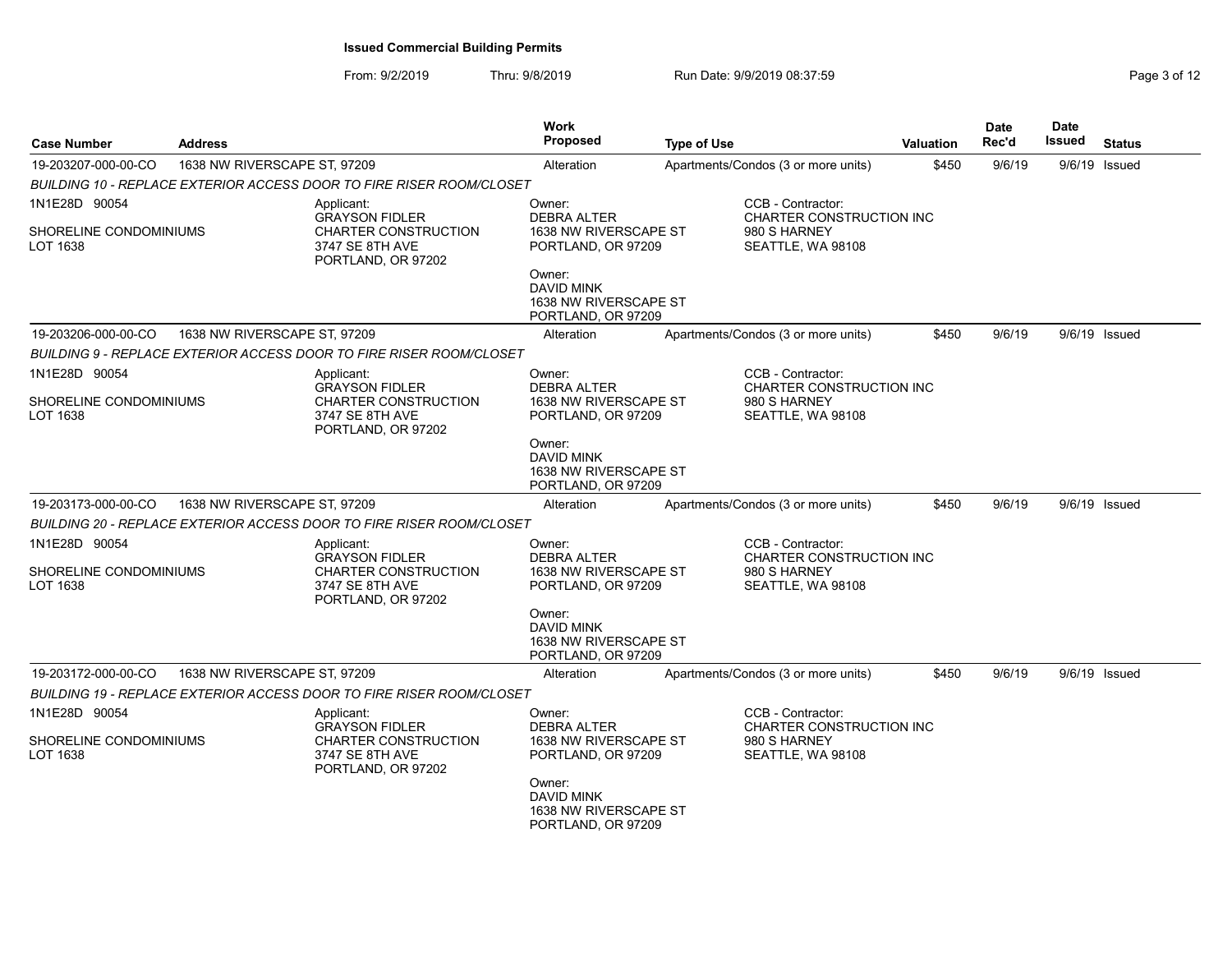| Page 4 of 12 |  |  |
|--------------|--|--|
|--------------|--|--|

| <b>Case Number</b>                      | <b>Address</b>               |                                                                                               | Work<br><b>Proposed</b>                                             | Type of Use |                                                                      | <b>Valuation</b> | <b>Date</b><br>Rec'd | <b>Date</b><br>Issued | <b>Status</b> |
|-----------------------------------------|------------------------------|-----------------------------------------------------------------------------------------------|---------------------------------------------------------------------|-------------|----------------------------------------------------------------------|------------------|----------------------|-----------------------|---------------|
| 19-203171-000-00-CO                     | 1638 NW RIVERSCAPE ST, 97209 |                                                                                               | Alteration                                                          |             | Apartments/Condos (3 or more units)                                  | \$450            | 9/6/19               |                       | 9/6/19 Issued |
|                                         |                              | BUILDING 18 - REPLACE EXTERIOR ACCESS DOOR TO FIRE RISER ROOM/CLOSET                          |                                                                     |             |                                                                      |                  |                      |                       |               |
| 1N1E28D 90054<br>SHORELINE CONDOMINIUMS |                              | Applicant:<br><b>GRAYSON FIDLER</b><br><b>CHARTER CONSTRUCTION</b>                            | Owner:<br><b>DEBRA ALTER</b><br>1638 NW RIVERSCAPE ST               |             | CCB - Contractor:<br>CHARTER CONSTRUCTION INC<br>980 S HARNEY        |                  |                      |                       |               |
| LOT 1638                                |                              | 3747 SE 8TH AVE<br>PORTLAND, OR 97202                                                         | PORTLAND, OR 97209                                                  |             | SEATTLE, WA 98108                                                    |                  |                      |                       |               |
|                                         |                              |                                                                                               | Owner:<br>DAVID MINK<br>1638 NW RIVERSCAPE ST<br>PORTLAND, OR 97209 |             |                                                                      |                  |                      |                       |               |
| 19-203170-000-00-CO                     | 1638 NW RIVERSCAPE ST, 97209 |                                                                                               | Alteration                                                          |             | Apartments/Condos (3 or more units)                                  | \$450            | 9/6/19               |                       | 9/6/19 Issued |
|                                         |                              | <b>BUILDING 17 - REPLACE EXTERIOR ACCESS DOOR TO FIRE RISER ROOM/CLOSET</b>                   |                                                                     |             |                                                                      |                  |                      |                       |               |
| 1N1E28D 90054                           |                              | Applicant:<br><b>GRAYSON FIDLER</b>                                                           | Owner:<br>DEBRA ALTER                                               |             | CCB - Contractor:<br>CHARTER CONSTRUCTION INC                        |                  |                      |                       |               |
| SHORELINE CONDOMINIUMS<br>LOT 1638      |                              | <b>CHARTER CONSTRUCTION</b><br>3747 SE 8TH AVE<br>PORTLAND, OR 97202                          | 1638 NW RIVERSCAPE ST<br>PORTLAND, OR 97209                         |             | 980 S HARNEY<br>SEATTLE, WA 98108                                    |                  |                      |                       |               |
|                                         |                              |                                                                                               | Owner:<br>DAVID MINK<br>1638 NW RIVERSCAPE ST<br>PORTLAND, OR 97209 |             |                                                                      |                  |                      |                       |               |
| 19-203169-000-00-CO                     | 1638 NW RIVERSCAPE ST, 97209 |                                                                                               | Alteration                                                          |             | Apartments/Condos (3 or more units)                                  | \$450            | 9/6/19               |                       | 9/6/19 Issued |
|                                         |                              | BUILDING 16 - REPLACE EXTERIOR ACCESS DOOR TO FIRE RISER ROOM/CLOSET                          |                                                                     |             |                                                                      |                  |                      |                       |               |
| 1N1E28D 90054                           |                              | Applicant:                                                                                    | Owner:                                                              |             | CCB - Contractor:                                                    |                  |                      |                       |               |
| SHORELINE CONDOMINIUMS<br>LOT 1638      |                              | <b>GRAYSON FIDLER</b><br><b>CHARTER CONSTRUCTION</b><br>3747 SE 8TH AVE<br>PORTLAND, OR 97202 | <b>DEBRA ALTER</b><br>1638 NW RIVERSCAPE ST<br>PORTLAND, OR 97209   |             | <b>CHARTER CONSTRUCTION INC</b><br>980 S HARNEY<br>SEATTLE, WA 98108 |                  |                      |                       |               |
|                                         |                              |                                                                                               | Owner:<br>DAVID MINK<br>1638 NW RIVERSCAPE ST<br>PORTLAND, OR 97209 |             |                                                                      |                  |                      |                       |               |
| 19-203155-000-00-CO                     | 1638 NW RIVERSCAPE ST, 97209 |                                                                                               | Alteration                                                          |             | Apartments/Condos (3 or more units)                                  | \$450            | 9/6/19               |                       | 9/6/19 Issued |
|                                         |                              | <b>BUILDING 15 - REPLACE EXTERIOR ACCESS DOOR TO FIRE RISER ROOM/CLOSET</b>                   |                                                                     |             |                                                                      |                  |                      |                       |               |
| 1N1E28D 90054                           |                              | Applicant:<br><b>GRAYSON FIDLER</b>                                                           | Owner:<br>DEBRA ALTER                                               |             | CCB - Contractor:<br>CHARTER CONSTRUCTION INC                        |                  |                      |                       |               |
| SHORELINE CONDOMINIUMS<br>LOT 1638      |                              | CHARTER CONSTRUCTION<br>3747 SE 8TH AVE<br>PORTLAND, OR 97202                                 | 1638 NW RIVERSCAPE ST<br>PORTLAND, OR 97209                         |             | 980 S HARNEY<br>SEATTLE, WA 98108                                    |                  |                      |                       |               |
|                                         |                              |                                                                                               | Owner:<br>DAVID MINK<br>1638 NW RIVERSCAPE ST<br>PORTLAND, OR 97209 |             |                                                                      |                  |                      |                       |               |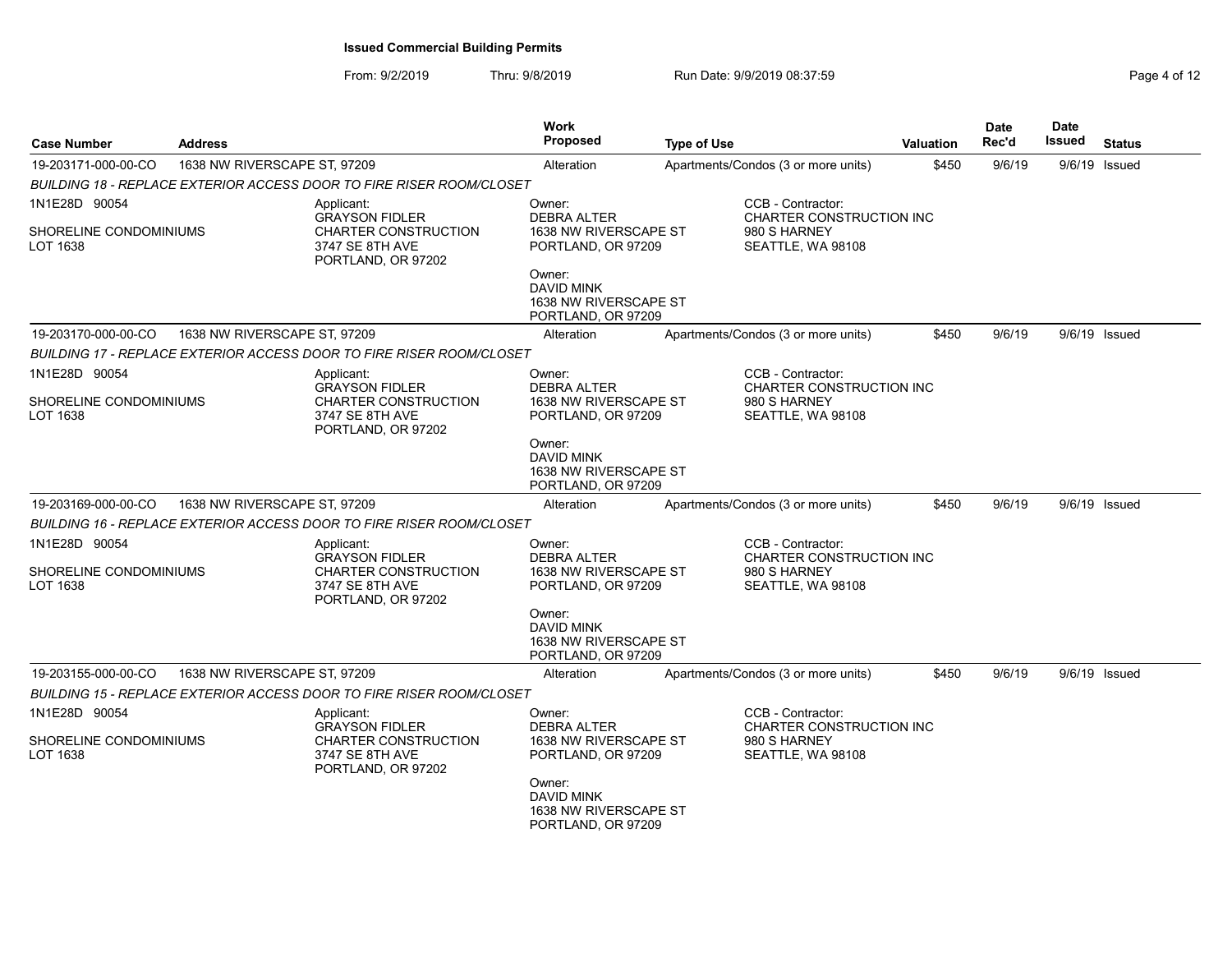| <b>Case Number</b>                                                                    | <b>Address</b>                                                                                                                                                                                       | <b>Work</b><br><b>Proposed</b>                                                         | <b>Type of Use</b>                                                                                                                              | Valuation   | <b>Date</b><br>Rec'd                | <b>Date</b><br>Issued                                          | <b>Status</b>                              |
|---------------------------------------------------------------------------------------|------------------------------------------------------------------------------------------------------------------------------------------------------------------------------------------------------|----------------------------------------------------------------------------------------|-------------------------------------------------------------------------------------------------------------------------------------------------|-------------|-------------------------------------|----------------------------------------------------------------|--------------------------------------------|
| 19-211643-000-00-CO                                                                   | 2315 SE 121ST AVE, 97216                                                                                                                                                                             | Alteration                                                                             | Apartments/Condos (3 or more units)                                                                                                             | \$6,500     | 9/6/19                              | 9/6/19 Issued                                                  |                                            |
|                                                                                       | LEGALIZE REPLACEMENT OF GUARDRAILS AND HANDRAILS ON 2ND FLOOR STAIRS AND DECK AT UNITS 67-70. ***PARTIAL RESPONSE TO 18-23994-HS***                                                                  |                                                                                        |                                                                                                                                                 |             |                                     |                                                                |                                            |
| 1S2E03DD 09000<br>D & O LITTLE HMS SUB 1<br>LOT 2 TL 9000                             | Applicant:<br><b>ROBERT HAYDEN</b><br>PDS LLC<br>3344 NE 25TH AVE<br>PORTLAND, OR 97212                                                                                                              |                                                                                        | CCB - Contractor:<br><b>JOSH SMITH</b><br><b>STANLEY C KENNEDY</b><br><b>ENTERPRISES INC</b><br>13909 NE AIRPORT WAY<br>PORTLAND, OR 97230      |             | Permit Info:<br>Multi-family        | Occupancy Group 1: R-2 Residential<br>Construction Type 1: V-B |                                            |
| 19-131894-000-00-CO                                                                   | 631 SE TAYLOR ST. 97214                                                                                                                                                                              | Alteration                                                                             | Apartments/Condos (3 or more units)                                                                                                             | \$6,213,864 | 4/16/19                             | 9/4/19 Issued                                                  |                                            |
|                                                                                       | Seismic upgrade to meet ASCE 41 BPOE seismic standards and URM requirements. Remove from Chapter 13 program. Partial change of use and occupant load increase on main floor. Accessibility upgrades. |                                                                                        |                                                                                                                                                 |             |                                     |                                                                |                                            |
| 1S1E02BC 00700<br>PARK ADD TO E P<br>BLOCK 136<br>LOT 5&6<br>POTENTIAL ADDITIONAL TAX | Applicant:<br>KATHY JOHNSON<br><b>JONES ARCHITECHTURE</b><br>120 NW 9TH AVE, SUITE 210<br>PORTLAND OR 97209                                                                                          | Owner:<br><b>REACH ROSE LLC</b><br>4150 SW MOODY AVE<br>PORTLAND, OR 97239-4417        | CCB - Contractor:<br>LENNAR MULTIFAMILIY BUILDERS Occupancy Group 1: R-2_Residential<br>LLC<br>95 ENTERPRISE SUITE 200<br>ALISO VIEJO, CA 90620 |             | Permit Info:<br>Multi-family        | Construction Type 1: V-B                                       | Construction Type 2 (formerly Type 1): V-B |
| 19-204617-000-00-CO                                                                   | 6040 SE BELMONT ST, 97215                                                                                                                                                                            | Alteration                                                                             | Apartments/Condos (3 or more units)                                                                                                             | \$2.000     | 8/5/19                              | 9/4/19 Issued                                                  |                                            |
|                                                                                       | LOAD TESTING OF FIREMAN'S LADDERS (60' LADDER ON NORTH SIDE OF BUILDING AND 32' LADDER ON THE SOUTH SIDE) FOR CERTIFICATION.                                                                         |                                                                                        |                                                                                                                                                 |             |                                     |                                                                |                                            |
| 1S2E06AA 01400                                                                        | Applicant:<br><b>ED NUKALA</b><br><b>INCOME PROPERTY</b><br><b>MANAGEMENT</b><br>1800 SW 1ST AVE Suite 220<br>PORTLAND, OR 97201                                                                     | Owner:<br>IONIC ORDER PARTNERS LLC<br>PO BOX 14955<br>PORTLAND, OR 97293               | CCB - Contractor:<br>ED NUKALA<br><b>INCOME PROPERTY</b><br><b>MANAGEMENT CO</b><br>1800 SW 1ST SUITE 220<br>PORTLAND, OR 97201                 |             |                                     |                                                                |                                            |
| 19-206339-000-00-CO                                                                   | 1418 NE SCHUYLER ST, 97212                                                                                                                                                                           | Alteration                                                                             | Apartments/Condos (3 or more units)                                                                                                             | \$2,000     | 8/7/19                              | 9/4/19 Issued                                                  |                                            |
| <b>FIRE ESCAPE TESTING FOR CERTIFICATION</b>                                          |                                                                                                                                                                                                      |                                                                                        |                                                                                                                                                 |             |                                     |                                                                |                                            |
| 1N1E26DC 13100<br><b>HOLLADAYS ADD</b><br>BLOCK 232<br>LOT 1&2                        | Applicant:<br><b>ED NUKALA</b><br><b>INCOME PROPERTY</b><br><b>MANAGEMENT CO</b><br>1800 SW 1ST SUITE 220<br>PORTLAND, OR 97201                                                                      | Owner:<br>ROCKAWAY APARTMENTS LLC<br>14395 S SPANGLER RD<br>OREGON CITY, OR 97045-8536 | CCB - Contractor:<br>ED NUKALA<br><b>INCOME PROPERTY</b><br><b>MANAGEMENT CO</b><br>1800 SW 1ST SUITE 220<br>PORTLAND, OR 97201                 |             |                                     |                                                                |                                            |
|                                                                                       | 18-199714-DFS-01-CO 1212 NW 15TH AVE, 97209                                                                                                                                                          | Alteration                                                                             | <b>Business</b>                                                                                                                                 | \$61,000    | 1/29/19                             | 9/5/19 Issued                                                  |                                            |
| <b>DFS FOR FOLDING WINDOWS</b>                                                        |                                                                                                                                                                                                      |                                                                                        |                                                                                                                                                 |             |                                     |                                                                |                                            |
| 1N1E33AA 02100                                                                        | Applicant:<br><b>ROGER DONG</b><br>19200 SW TETON AVE<br>TULATIN OR 97062                                                                                                                            | Owner:<br>NORTH PEARL LLC<br>16840 ALDER CIRCLE<br>LAKE OSWEGO, OR 97034               | CCB - Contractor:<br>LMC INC<br>19200 SW TETON AVE<br>TUALATIN, OR 97062                                                                        |             | Permit Info:<br>Med.Off., Pub.Bldg. | Occupancy Group 1: B Bank, Off.<br>Construction Type 1: III-B  |                                            |
|                                                                                       | 18-266436-DFS-01-CO 5055 N GREELEY AVE, 97217                                                                                                                                                        | Alteration                                                                             | <b>Business</b>                                                                                                                                 | \$1,200     | 9/4/19                              | 9/4/19 Issued                                                  |                                            |
|                                                                                       | DFS 01- Seismic engineering and anchorage of fan coil units                                                                                                                                          |                                                                                        |                                                                                                                                                 |             |                                     |                                                                |                                            |
| 1N1E21BA 10306<br><b>MADRONA BLUFF</b><br>LOT 5 EXC PT IN ST                          | Applicant:<br><b>STEVE AUGUST</b><br>JH KELLY<br>200 GRAND BLVD<br>VANCOUVER, WA<br>98661                                                                                                            | Owner:<br>ADIDAS VILLAGE CORPORATION<br>5055 N GREELEY AVE<br>PORTLAND, OR 97217-3524  | CCB - Contractor:<br>PCL CONSTRUCTION SERVICES<br><b>INC</b><br>13920 SE EASTGATE WAYT STE<br>400<br>BELLEVUE, WA 98005                         |             |                                     |                                                                |                                            |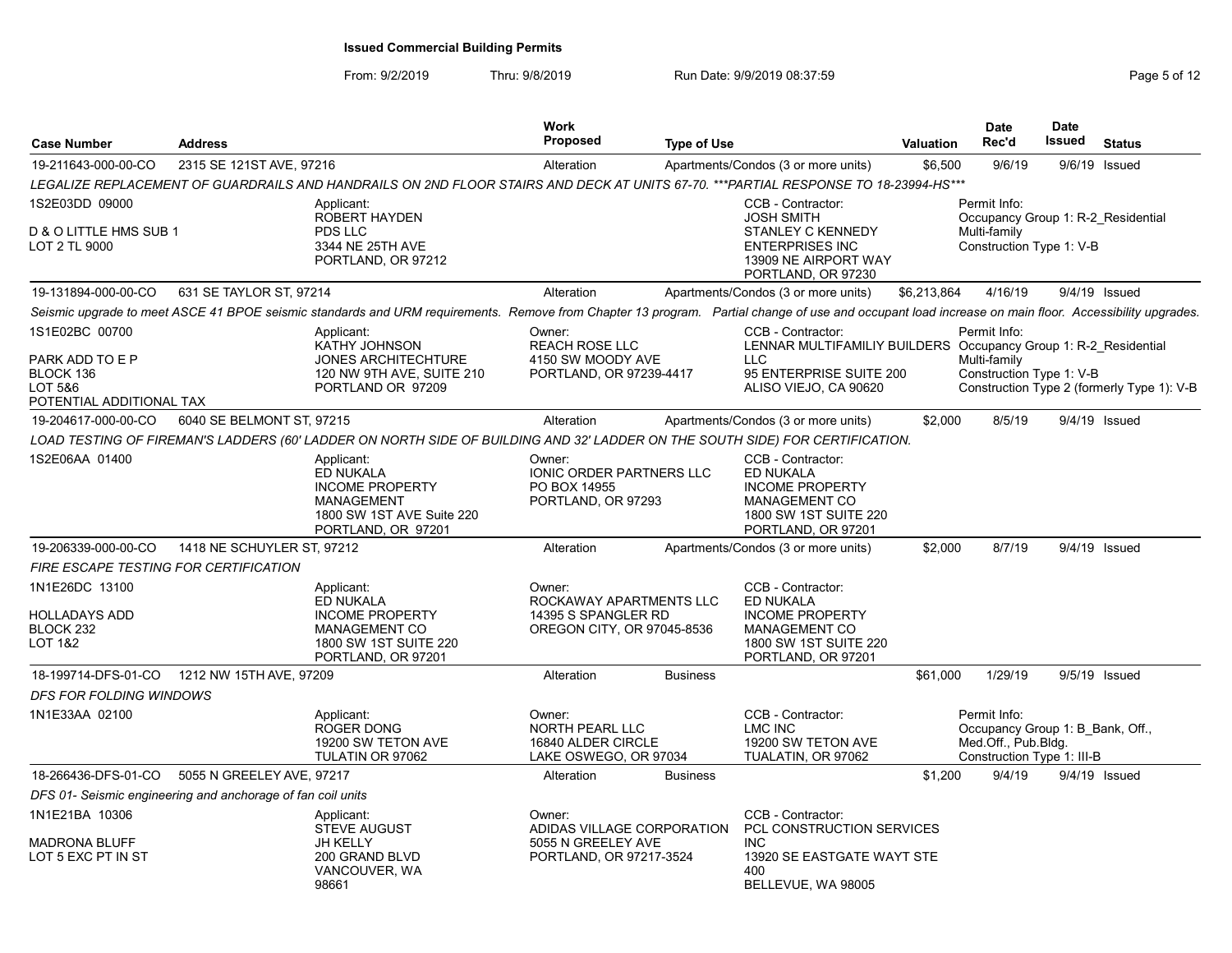| <b>Case Number</b>                                                 | <b>Address</b>                 |                                                                                                                                                                                 | Work<br>Proposed                                                             | <b>Type of Use</b> |                                                                                                                   | <b>Valuation</b> | <b>Date</b><br>Rec'd                                              | <b>Date</b><br><b>Issued</b><br><b>Status</b> |  |
|--------------------------------------------------------------------|--------------------------------|---------------------------------------------------------------------------------------------------------------------------------------------------------------------------------|------------------------------------------------------------------------------|--------------------|-------------------------------------------------------------------------------------------------------------------|------------------|-------------------------------------------------------------------|-----------------------------------------------|--|
| 19-190979-000-00-CO                                                | 7708 SE ASPEN SUMMIT DR, 97266 |                                                                                                                                                                                 | Alteration                                                                   | <b>Business</b>    |                                                                                                                   | \$135,165        | 7/10/19                                                           | 9/5/19 Under Inspection                       |  |
|                                                                    |                                | PARTIAL CHANGE OF OCCUPANCY FROM SHELL (FORMERLY A-2) TO B IN EAST WING OF BUILDING CONNECTED BY COVERED BREEZEWAY AND REMOVE ONE SINK ON 2ND FLOOR, TI FOR NE                  |                                                                              |                    |                                                                                                                   |                  |                                                                   |                                               |  |
| 1S2E21DB 00203<br>ASPEN SUMMIT VILLAGE                             |                                | Applicant:<br><b>DAVID ADAMS</b><br>RUSSELL GROUP INTERIORS LLC LLC                                                                                                             | Owner:<br>ASPEN SUMMIT OFFICE GROUP                                          |                    | CCB - Contractor:<br><b>MIKE BROWN</b><br><b>RUSSELL CONSTRUCTION INC</b>                                         |                  | Permit Info:<br>Med.Off., Pub.Bldg.                               | Occupancy Group 1: B_Bank, Off.,              |  |
| LOT 1 INC UND 5.408% INT TR A THRU G                               |                                | 20915 SW 105TH AVE<br>TUALATIN OR 97062                                                                                                                                         | 6419 SE 26TH ST<br>GRESHAM, OR 97080                                         |                    | 20915 SW 105TH AVE<br>TUALATIN, OR 97062                                                                          |                  | Construction Type 1: V-A                                          |                                               |  |
| 19-222390-000-00-CO                                                | 9243 NE GLISAN ST, 97220       |                                                                                                                                                                                 | Alteration                                                                   | <b>Business</b>    |                                                                                                                   | \$10.000         | 9/6/19                                                            | 9/6/19 Issued                                 |  |
|                                                                    |                                | TI FOR NEW PEDIATRIC OFFICE TENANT; NO CHANGE OF OCCUPANCY; NO INTERIOR WORK; REPLACE AND ENLARGE (6) WINDOWS AND REPLACE (1) ENTRY DOOR                                        |                                                                              |                    |                                                                                                                   |                  |                                                                   |                                               |  |
| 1N2E33AC 03200                                                     |                                | Applicant:<br><b>NHAT HOANG</b>                                                                                                                                                 | Owner:<br><b>CATHERINE WU</b>                                                |                    | CCB - Contractor:<br><b>GABRIEL CALIN DINU</b>                                                                    |                  | Permit Info:                                                      | Occupancy Group 1: B Bank, Off.               |  |
| WHEATLAND ADD<br>BLOCK 12<br>W 59.5' OF LOT 15                     |                                | 31108 NW 31ST AVE<br>RIDGEFIELD, WA 98642                                                                                                                                       | 9243 NE GLISAN ST<br>PORTLAND, OR 97220                                      |                    | 216 NE 172ND AVE<br>PORTLAND, OR 97230                                                                            |                  | Med.Off., Pub.Bldg.<br>Construction Type 1: V-B                   |                                               |  |
| W 59.5' OF LOT 16 EXC COUNTY RD                                    |                                |                                                                                                                                                                                 |                                                                              |                    |                                                                                                                   |                  |                                                                   |                                               |  |
| 18-266436-REV-02-CO 5055 N GREELEY AVE, 97217                      |                                |                                                                                                                                                                                 | Alteration                                                                   | <b>Business</b>    |                                                                                                                   | S.               | 9/6/19                                                            | 9/6/19 Issued                                 |  |
|                                                                    |                                | REV 02 - Removal of fire/smoke dampers from drawings at walls no longer requiring rated assemblies. Classification of rated walls (based on incorrect record drawings) revised. |                                                                              |                    |                                                                                                                   |                  |                                                                   |                                               |  |
| 1N1E21BA 10306                                                     |                                | Applicant:<br><b>ANNE KAREL</b>                                                                                                                                                 | Owner:                                                                       |                    | CCB - Contractor:<br>ADIDAS VILLAGE CORPORATION PCL CONSTRUCTION SERVICES                                         |                  |                                                                   |                                               |  |
| <b>MADRONA BLUFF</b><br>LOT 5 EXC PT IN ST                         |                                | <b>INTERIOR ARCHITECTS, P.C.</b><br>1120 NW COUCH ST, SUITE 450<br>PORTLAND, OR 97209                                                                                           | 5055 N GREELEY AVE<br>PORTLAND, OR 97217-3524                                |                    | INC.<br>13920 SE EASTGATE WAYT STE<br>400<br>BELLEVUE, WA 98005                                                   |                  |                                                                   |                                               |  |
| 18-269334-REV-02-CO 521 SW 11TH AVE, 97205                         |                                |                                                                                                                                                                                 | Alteration                                                                   | <b>Business</b>    |                                                                                                                   | \$45,000         | 9/5/19                                                            | 9/5/19 Issued                                 |  |
|                                                                    |                                | REVISION TO ADD EXIT PASSAGEWAY IN BASEMENT: EGRESS STAIR UP TO FIRST FLOOR TO NEW DOOR AT NE CORNER OF BUILDING: INFILL EXISTING DOOR AT NW CORNER OF BUILDING                 |                                                                              |                    |                                                                                                                   |                  |                                                                   |                                               |  |
| 1N1E33DD 02300                                                     |                                | Applicant:<br>SINAN GUMUSOGLU<br>SINAN GUMUSOGLU<br><b>ARCHITECTURE LLC</b><br>12564 SW MAIN ST<br><b>TIGARD, OR 97223</b>                                                      | Owner:<br>CARLYLE PARTNERS LLC<br>838 SW 1ST AVE, #210<br>PORTLAND, OR 97204 |                    | CCB - Contractor:<br><b>JIM CUNNINGHAM</b><br>WIN CONSTRUCTION INC<br>14055 SW KENTUCKY PL<br>BEAVERTON, OR 97008 |                  | Permit Info:<br>Med.Off., Pub.Bldg.<br>Construction Type 1: III-B | Occupancy Group 1: B Bank, Off.,              |  |
| 19-187715-000-00-CO                                                | 1436 NW GLISAN ST, 97209       |                                                                                                                                                                                 | Alteration                                                                   | <b>Business</b>    |                                                                                                                   | \$75,000         | 7/9/19                                                            | 9/3/19 Issued                                 |  |
|                                                                    |                                | TI FOR NEW RESTAURANT TENANT: NO CHANGE OF OCCUPANCY: NEW PARTITION WALLS TO CREATE DINING AND KITCHEN AREAS                                                                    |                                                                              |                    |                                                                                                                   |                  |                                                                   |                                               |  |
| 1N1E33DA 01500                                                     |                                | Applicant:<br><b>WILLIAM MILLER</b><br>2728 N. JESSUP ST<br>PORTLAND OR 97217                                                                                                   | Owner:<br>14TH & GLISAN LLC<br>2839 SW 2ND AVE<br>PORTLAND, OR 97201-4736    |                    | CCB - Contractor:<br>HK DEVELOPMENT INC<br>PO BOX 10382<br>PORTLAND, OR 97296                                     |                  | Permit Info:<br>Med.Off., Pub.Bldg.<br>Construction Type 1: I-A   | Occupancy Group 1: B_Bank, Off.,              |  |
| 19-219675-000-00-CO                                                | 6512 SE MILWAUKIE AVE, 97202   |                                                                                                                                                                                 | Alteration                                                                   | <b>Business</b>    |                                                                                                                   | \$108,000        | 9/4/19                                                            | 9/4/19 Issued                                 |  |
|                                                                    |                                | TI FOR EXSITNG TENANT - NO CHANGE OF OCCUPANCY. REPLACE WINDOWS AND SIDING, LIKE FOR LIKE. PAINT EXTERIOR.                                                                      |                                                                              |                    |                                                                                                                   |                  |                                                                   |                                               |  |
| 1S1E23AB 13600                                                     |                                | Applicant:                                                                                                                                                                      | Owner:                                                                       |                    | CCB - Contractor:                                                                                                 |                  | Permit Info:                                                      |                                               |  |
| WESTMORELAND<br>BLOCK <sub>2</sub><br>S 39' OF LOT 10<br>LOT 11&12 |                                | <b>JARED REVAY</b><br><b>SWINERTON</b><br>342 SW 2ND AVE<br>PORTLAND OR 97204                                                                                                   | <b>BANK OF AMERICA OREGON</b><br>101 N TRYON ST<br>CHARLOTTE, NC 28255       |                    | SWINERTON BUILDERS INC<br>260 TOWNSEND ST<br>SAN FRANCISCO, CA 94107                                              |                  | Med.Off., Pub.Bldg.<br>Construction Type 1: V-B                   | Occupancy Group 1: B Bank, Off.,              |  |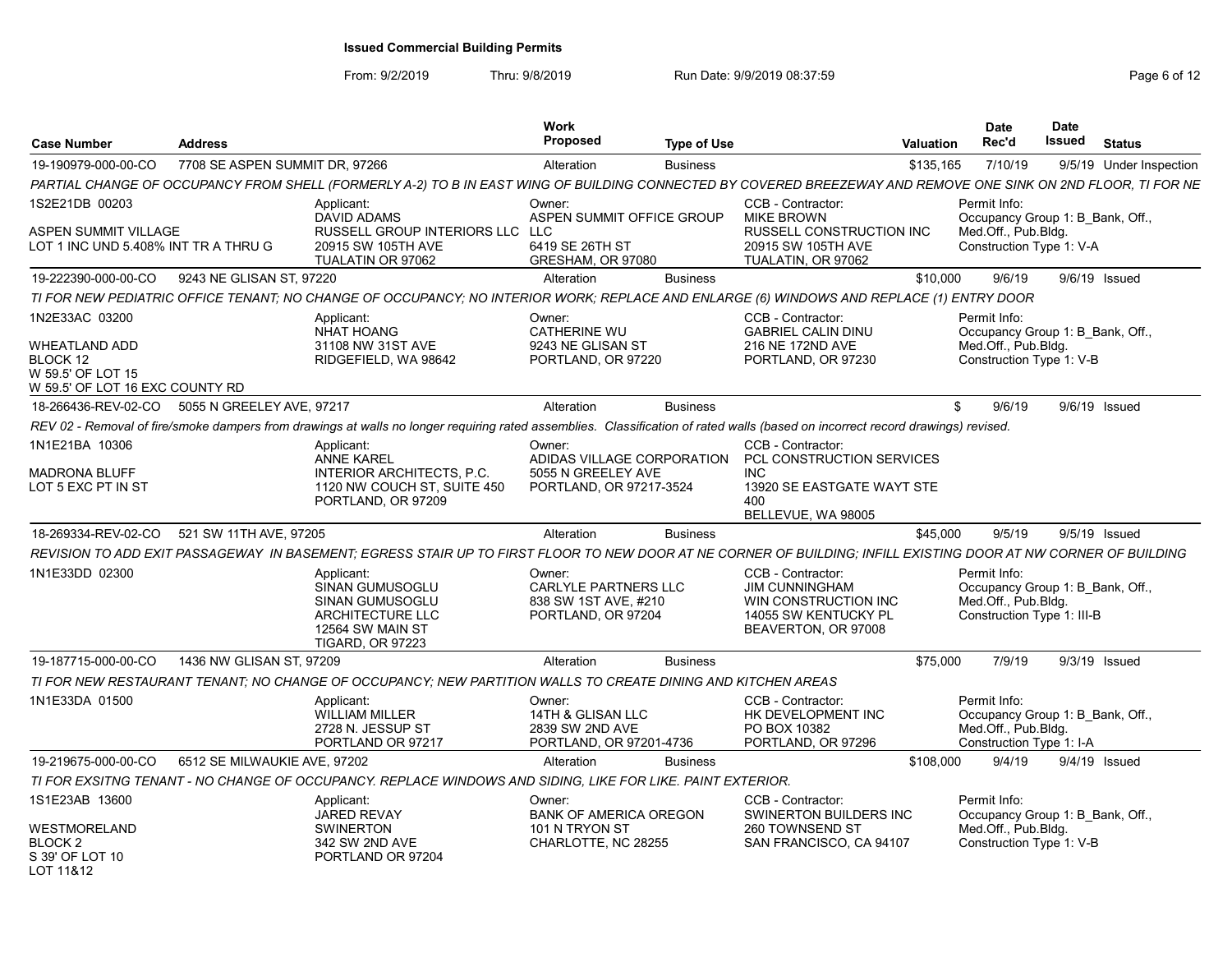| <b>Case Number</b>                                                                    | <b>Address</b>                |                                                                                                                                                                  | Work<br>Proposed                                                                                      | <b>Type of Use</b> |                                                                                                                                      | Valuation | <b>Date</b><br>Rec'd                                                                                  | <b>Date</b><br><b>Issued</b> | <b>Status</b> |
|---------------------------------------------------------------------------------------|-------------------------------|------------------------------------------------------------------------------------------------------------------------------------------------------------------|-------------------------------------------------------------------------------------------------------|--------------------|--------------------------------------------------------------------------------------------------------------------------------------|-----------|-------------------------------------------------------------------------------------------------------|------------------------------|---------------|
| 19-192737-000-00-CO                                                                   | 5457 SW CANYON CT. 97221      |                                                                                                                                                                  | Alteration                                                                                            | <b>Business</b>    |                                                                                                                                      | \$146,923 | 7/16/19                                                                                               | $9/6/19$ Issued              |               |
|                                                                                       |                               | TI FOR NEW TENANT; CHANGE OF USE; RECONFIGURE INTERIOR NON LOAD BEARING PARTITION WALLS; ADD NEW RESTROOM                                                        |                                                                                                       |                    |                                                                                                                                      |           |                                                                                                       |                              |               |
| 1S1E06DB 04000<br>SECTION 06 1S 1E<br>TL 4000 1.21 ACRES                              |                               | Applicant:<br><b>DAN YOUNG</b><br><b>OREGON BUSINESS</b><br><b>ARCHITECTURE</b><br>PO BOX 80310                                                                  | Owner:<br>AMERICAN INDUSTRIES INC<br>1750 NW NAITO PKWY #106<br>PORTLAND, OR 97209-2532               |                    | CCB - Contractor:<br><b>CLEAR WATER CONSTRUCTION</b><br><b>SERVICES LLC</b><br>7110 SW FIR LOOP SUITE 240<br><b>TIGARD, OR 97223</b> |           | Permit Info:<br>Occupancy Group 1: B Bank, Off.,<br>Med.Off., Pub.Bldg.<br>Construction Type 1: V-B   |                              |               |
|                                                                                       |                               | PORTLAND OR 97280                                                                                                                                                |                                                                                                       |                    |                                                                                                                                      |           |                                                                                                       |                              |               |
| 19-203508-000-00-CO                                                                   | 11632 NE AINSWORTH CIR, 97220 |                                                                                                                                                                  | Alteration                                                                                            | <b>Business</b>    |                                                                                                                                      | \$158,650 | 9/4/19                                                                                                | 9/4/19 Issued                |               |
|                                                                                       |                               | PARTIAL CHANGE OF OCC FROM S-1 TO B. TI FOR EXISTING TENANT TO DEMO INTERIOR WALLS ON 1ST AND 2ND FLOOR AND INSTALLATION OF NEW DOORS. RELITES AND CASEWORK. REM |                                                                                                       |                    |                                                                                                                                      |           |                                                                                                       |                              |               |
| 1N2E15D 01700<br>PARTITION PLAT 1992-87<br>LOT 2 EXC N 43'<br><b>EXC PT IN SLOUGH</b> |                               | Applicant:<br><b>CHRISTINE MACK</b><br><b>MACKENZIE</b><br>1515 SE WATER AVENUE<br>PORTLAND, OR 97214                                                            | Owner:<br>TMT AIRPORT WAY INDUSTRIAL<br><b>INC</b><br>851 SW 6TH AVE #1200<br>PORTLAND, OR 97204-1349 |                    | CCB - Contractor:<br><b>BALFOUR BEATTY</b><br><b>CONSTRUCTION LLC</b><br>205 W DEWEY ST<br>GOLDSBORO, NC 27530                       |           | Permit Info:<br>Occupancy Group 1: B Bank, Off.,<br>Med.Off., Pub.Bldg.<br>Construction Type 1: III-B |                              |               |
| 19-198009-000-00-CO                                                                   | 4730 SW MACADAM AVE, 97239    |                                                                                                                                                                  | Alteration                                                                                            | <b>Business</b>    |                                                                                                                                      | \$130,481 | 7/25/19                                                                                               | 9/6/19 Issued                |               |
|                                                                                       |                               | TI FOR NEW OFFICE TENANT: REMOVE EXISTING PARTITION WALLS AND ADD NEW WALLS TO CREATE OFFICES AND STORAGE: EXTERIOR WORK TO INCLUDE MODIFICATION OF SIDEWALK TO  |                                                                                                       |                    |                                                                                                                                      |           |                                                                                                       |                              |               |
| 1S1E15BA 00700                                                                        |                               | Applicant:<br>DAN YOUNG                                                                                                                                          | Owner <sup>-</sup><br>D W SIVERS CO                                                                   |                    | CCB - Contractor:<br>DW SIVERS CO                                                                                                    |           | Permit Info:<br>Occupancy Group 1: B Bank, Off.,                                                      |                              |               |
| SECTION 15 1S 1E<br>TL 700 0.43 ACRES                                                 |                               | <b>OREGON BUSINESS</b><br><b>ARCHITECTURE</b><br>PO BOX 80310<br>PORTLAND OR 97280                                                                               | 4730 SW MACADAM AVE #101<br>PORTLAND, OR 97239-6417                                                   |                    | 4730 SW MACADAM AVE STE 101<br>PORTLAND, OR 97239                                                                                    |           | Med.Off., Pub.Bldg.<br>Construction Type 1: V-B                                                       |                              |               |
| 19-217368-000-00-CO                                                                   | 232 NW 6TH AVE, 97209         |                                                                                                                                                                  | Alteration                                                                                            | <b>Business</b>    |                                                                                                                                      | \$19,875  | 9/4/19                                                                                                | 9/4/19 Issued                |               |
|                                                                                       |                               | TI FOR EXISTING TENANT: ADD NEW WALLS TO CREATE (3) OFFICES: ADD WALL AND DOOR IN NORTH HALLWAY                                                                  |                                                                                                       |                    |                                                                                                                                      |           |                                                                                                       |                              |               |
| 1N1E34CA 06200                                                                        |                               | Applicant:<br><b>STELLA CHAN</b><br>4119 NE CESAR E CHAVEZ BLVD<br>PORTLAND, OR 97211                                                                            | Owner:<br><b>CENTRAL CITY CONCERN</b><br>232 NW 6TH AVE<br>PORTLAND, OR 97209-3609                    |                    | CCB - Contractor:<br><b>TOM MITCHELL</b><br>WALSH CONSTRUCTION CO<br><b>OREGON</b><br>2905 SW 1ST AVE<br>PORTLAND, OR 97201-4705     |           | Permit Info:<br>Occupancy Group 1: B Bank, Off.,<br>Med.Off., Pub.Bldg.<br>Construction Type 1: III-B |                              |               |
| 19-160356-000-00-CO                                                                   | 17332 SE POWELL BLVD, 97236   |                                                                                                                                                                  | Alteration                                                                                            | <b>Business</b>    |                                                                                                                                      | \$150,000 | 5/30/19                                                                                               | 9/6/19 Issued                |               |
|                                                                                       |                               | TI JNTERIOR REMODEL OF EXISTING SPACE TO CREATE TWO TENANT SPACES. CHANGE OF OCCUPANCY FROM B TO M FOR NEW DISPENSARY TO INCLUDE: RETAIL SALES SPACE, OFFICES    |                                                                                                       |                    |                                                                                                                                      |           |                                                                                                       |                              |               |
| 1S3E07CD 01800                                                                        |                               | Applicant:<br><b>TRAVIS MOFFATT</b>                                                                                                                              | Owner:<br><b>GP MANAGEMENT LLC</b>                                                                    |                    | CCB - Contractor:<br><b>GP MANAGEMENT LLC</b>                                                                                        |           | Permit Info:<br>Occupancy Group 1: B Bank, Off.,                                                      |                              |               |
| SUTTER HILL SUBDIVISION<br><b>LOT 10</b>                                              |                               | <b>GP MANAGEMENT</b><br>15350 SW 116TH AVE<br>KING CITY OR 97224                                                                                                 | 6100 SE 111TH AVE<br>PORTLAND, OR 97266                                                               |                    | 16321 SE HILLSIDE LN<br>MILWAUKIE, OR 97267                                                                                          |           | Med.Off., Pub.Bldg.<br>Construction Type 1: V-B<br>Construction Type 2 (formerly Type 1): V-B         |                              |               |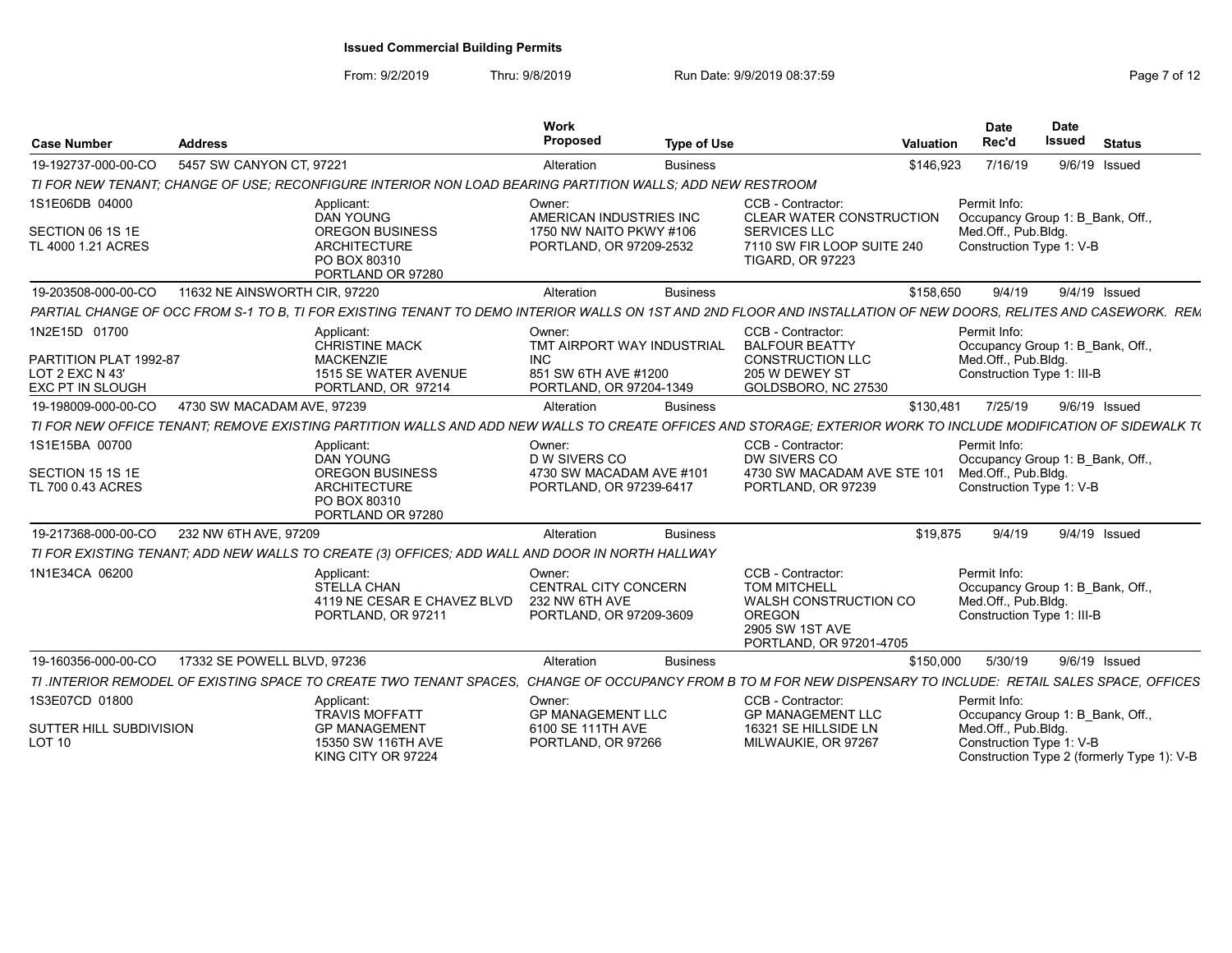| <b>Case Number</b>                                                        | <b>Address</b>                                                                                                                                                   | Work<br>Proposed<br><b>Type of Use</b>                                                                                                                                          | Valuation                                                                                      | Date<br>Rec'd                                                        | <b>Date</b><br>Issued<br><b>Status</b>                                       |
|---------------------------------------------------------------------------|------------------------------------------------------------------------------------------------------------------------------------------------------------------|---------------------------------------------------------------------------------------------------------------------------------------------------------------------------------|------------------------------------------------------------------------------------------------|----------------------------------------------------------------------|------------------------------------------------------------------------------|
| 19-168405-REV-01-CO                                                       | 4205 NE CULLY BLVD, 97218                                                                                                                                        | Factory/Industrial<br>Alteration                                                                                                                                                |                                                                                                | 9/6/19<br>\$5,000                                                    | 9/6/19 Issued                                                                |
|                                                                           | ADDED VALUE REVISION TO REVISE BEAM SIZES: RELOCATE SUPPORT COLUMNS AND ADD NEW SUPPORT COLUMNS AND FOOTINGS                                                     |                                                                                                                                                                                 |                                                                                                |                                                                      |                                                                              |
| 1N2E19DA 09500<br><b>COMMUNITY AC</b><br><b>BLOCK 4</b><br>LOT 3 TL 9500  | Applicant:<br><b>SCOTT BENTHIN</b><br>BENTHIN DESIGN GROUP LLC<br>PO BOX 42<br>BEAVERCREEK, OR 97004                                                             | Owner:<br><b>CAROL MCKEE</b><br>7509 NE 211ST CIR<br>BATTLE GROUND, WA 98604-3949 PO BOX 51<br>Owner:<br><b>DANA MCKEE</b><br>7509 NE 211ST CIR<br>BATTLE GROUND, WA 98604-3949 | CCB - Contractor:<br>FIRE INDUSTRY RESTORATION<br><b>EXPERTS INC</b><br>GLADSTONE, OR 97027    | Permit Info:<br>Hazard, Parking Garage<br>Construction Type 1: III-B | Occupancy Group 1: S-2 Storage - Low                                         |
|                                                                           | 18-227862-REV-02-CO 2800 SE DIVISION ST. 97202                                                                                                                   | Alteration                                                                                                                                                                      | Factory/Industrial                                                                             | \$135.000<br>7/11/19                                                 | 9/6/19 Issued                                                                |
|                                                                           | REPLACE EXISTING INTERIOR WOOD COLUMNS AND BEAMS WITH NEW HSS POSTS AND GLULAM BEAMS. MODIFY STRUCTURAL ROOF DETAILS DUE TO EXISTING CONDITIONS IDENTIFIED P     |                                                                                                                                                                                 |                                                                                                |                                                                      |                                                                              |
| 1S1E12BB 03200                                                            | Applicant:<br>MIKE COYLE<br><b>FASTER PERMITS</b><br>2000 SW 1ST AVE, STE 420<br>PORTLAND, OR 97201                                                              | Owner:<br>WIRELESS CONNECTION LLC<br>4700 SE INTERNATIONAL WAY<br>MILWAUKIE, OR 97222                                                                                           | CCB - Contractor:<br>DEACON CONSTRUCTION LLC<br>901 NE GLISAN ST STE 100<br>PORTLAND, OR 97232 | Permit Info:<br>Factory, Mod.Hazard<br>Construction Type 1: V-B      | Occupancy Group 1: F-1 Industrial Plant -                                    |
| 19-220891-000-00-CO                                                       | 2117 NE OREGON ST, 97232                                                                                                                                         | Factory/Industrial<br>Alteration                                                                                                                                                |                                                                                                | \$10,000<br>9/5/19                                                   | 9/5/19 Issued                                                                |
|                                                                           | SEISMIC ANCHORAGE FOR NEW TRANSFORMER, NO OCCUPANCY THIS PERMIT****SEE COMMENTS****                                                                              |                                                                                                                                                                                 |                                                                                                |                                                                      |                                                                              |
| 1N1E35AD 02500<br>SULLIVANS ADD<br>BLOCK 33<br>LOT 1-8                    | Applicant:<br>BRIAN JACKSON<br>PACIFIC OFFICE AUTOMATION<br>14747 NW GREENBRIAR PKWY<br>BEAVERTON, OR 97006                                                      | Owner:<br><b>BINDERY ANNEX LLC</b><br>323 NW 13TH AVE #403<br>PORTLAND, OR 97209                                                                                                | CCB - Contractor:<br>OCHSNER ELECTRIC INC<br>12027 NE SUMNER ST #1G<br>PORTLAND, OR 97220-9015 | Permit Info:<br>Garage\Utility Misc<br>Construction Type 1: III-B    | Occupancy Group 1: U_Private<br>Construction Type 2 (formerly Type 1): III-B |
|                                                                           | 18-137948-REV-03-CO 3211 NE 82ND AVE, 97220                                                                                                                      | Alteration<br>Factory/Industrial                                                                                                                                                |                                                                                                | 9/4/19                                                               | 9/4/19 Issued                                                                |
|                                                                           | <b>REVISION TO SHOW EGRESS/EXITING PATH IS NOT BLOCKED BY MECHANICAL EQUIPMENT</b>                                                                               |                                                                                                                                                                                 |                                                                                                |                                                                      |                                                                              |
| 1N2E29AA 22200<br><b>GREGORY HTS</b><br>BLOCK 11<br>LOT 9-18 EXC PT IN ST |                                                                                                                                                                  | Owner:<br>3137 NE 82ND LLC<br>819 SE MORRISON ST #110<br>PORTLAND, OR 97214                                                                                                     | CCB - Contractor:<br>NORTH RIM PARTNERS INC<br>819 SE MORRISON ST #110<br>PORTLAND, OR 97214   | Permit Info:<br>Factory, Mod.Hazard<br>Construction Type 1: V-A      | Occupancy Group 1: F-1 Industrial Plant -                                    |
| 19-193421-000-00-CO                                                       | 59 NE GERTZ RD, 97211                                                                                                                                            | Hotel/Motel<br>Alteration                                                                                                                                                       |                                                                                                | \$2.000<br>7/16/19                                                   | 9/5/19 Issued                                                                |
|                                                                           | REPLACE ONE DAMAGED CEILING JOIST IN EXISTING CARPORT; REPLACE EXISTING CEILING JOIST IN BATH AND LIVING ROOM AND REPLACE DAMAGED STUDS ALONG NORTH OFFICE WALL; |                                                                                                                                                                                 |                                                                                                |                                                                      |                                                                              |
| 1N1E10AA 01300<br>SECTION 10 1N 1E<br>TL 1300 1.80 ACRES                  | Applicant:<br><b>BRADLEE HERSEY</b><br><b>FASTER PERMITS</b><br>2000 SW 1ST AVE, STE 420<br>PORTLAND OR 97201                                                    | Owner:<br><b>KENNETH GUSTIN</b><br>59 NE GERTZ RD<br>PORTLAND, OR 97211                                                                                                         | CCB - Contractor:<br>JAMES PLUMLEE LLC<br>7849 SW BIRCH ST<br>PORTLAND, OR 97223               | Permit Info:<br>Construction Type 1: V-B                             | Occupancy Group 1: R-1 Hotel or Motel                                        |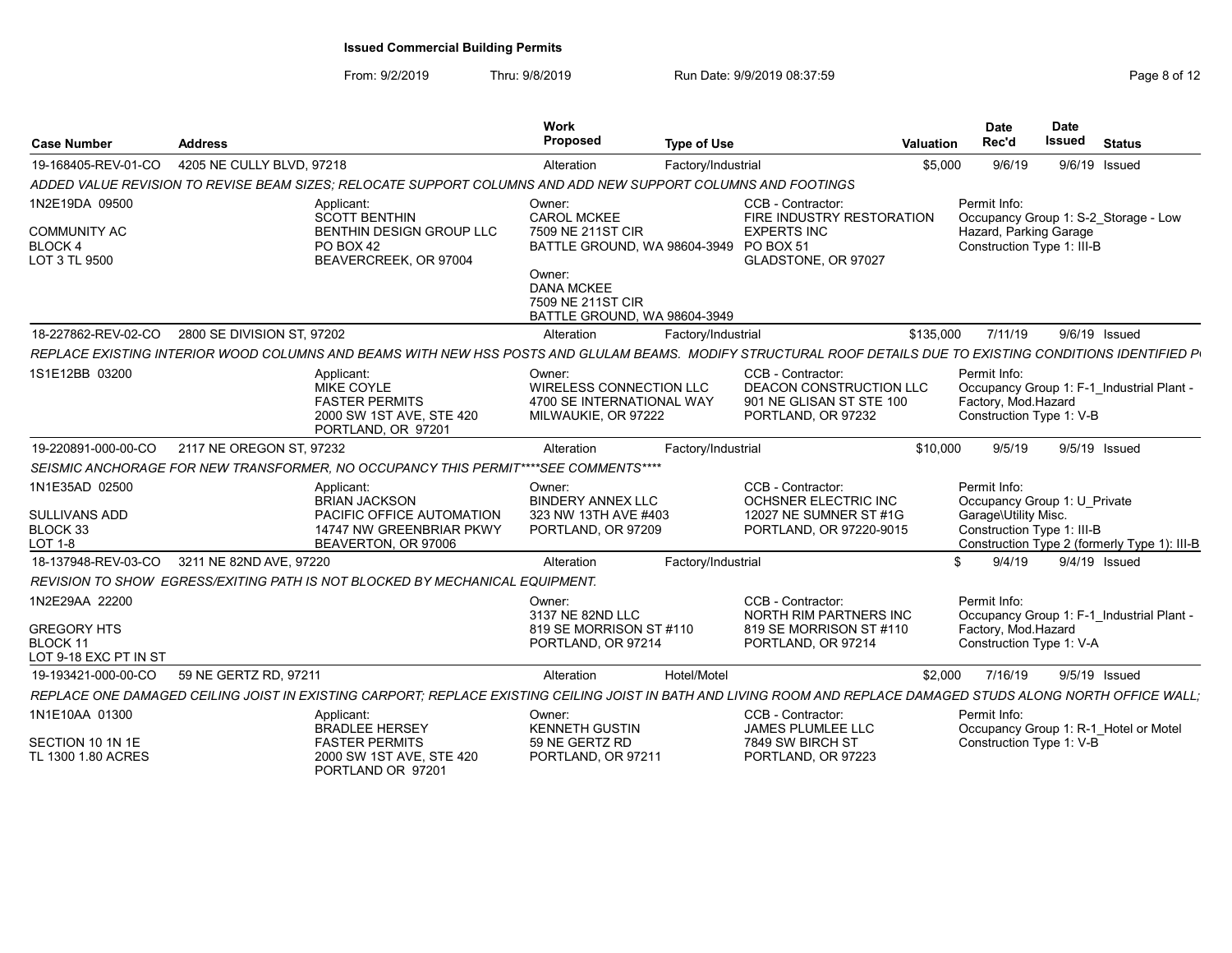| <b>Case Number</b>                                                                      | <b>Address</b>             |                                                                                                                              | <b>Work</b><br><b>Proposed</b>                                                                           | <b>Type of Use</b> | <b>Valuation</b>                                                                                                                          |                         | <b>Date</b><br>Rec'd | <b>Date</b><br><b>Issued</b> | <b>Status</b>                                                                     |
|-----------------------------------------------------------------------------------------|----------------------------|------------------------------------------------------------------------------------------------------------------------------|----------------------------------------------------------------------------------------------------------|--------------------|-------------------------------------------------------------------------------------------------------------------------------------------|-------------------------|----------------------|------------------------------|-----------------------------------------------------------------------------------|
| 19-135642-REV-01-CO                                                                     | 2911 NW NICOLAI ST, 97210  |                                                                                                                              | Alteration                                                                                               | Mercantile         |                                                                                                                                           | \$                      | 9/6/19               | 9/6/19 Issued                |                                                                                   |
|                                                                                         |                            | REVISION TO KEEP THE EXISTING 5/8" WATER METER RATHER THAN KILL IT.                                                          |                                                                                                          |                    |                                                                                                                                           |                         |                      |                              |                                                                                   |
| 1N1E29DB 02000A1                                                                        |                            | Applicant:<br><b>DAN WILLIAMS</b><br><b>FASTER PERMITS</b>                                                                   | Owner:<br>ROBERT MAGID<br>PO BOX 1004                                                                    |                    | CCB - Contractor:<br>TEAM CONSTRUCTION GROUP IN(Occupancy Group 1: M Store, Service<br>6701 NE 42ND STREET                                | Permit Info:<br>Station |                      |                              |                                                                                   |
| <b>INDUSTRIAL CENTER</b><br><b>BLOCK 4</b><br>LOT <sub>1</sub>                          |                            | 2000 SW 1ST AVE SUITE 420<br>PORTLAND OR 97201                                                                               | LAKE OSWEGO, OR 97034-0113                                                                               |                    | VANCOUVER, WA 98661-3078                                                                                                                  |                         |                      | Construction Type 1: V-B     |                                                                                   |
| IMPS ONLY SEE R186837 (R414901130) FOR<br>LAND                                          |                            |                                                                                                                              | Owner:<br><b>JUDITH MAGID</b><br>PO BOX 1004<br>LAKE OSWEGO, OR 97034-0113                               |                    |                                                                                                                                           |                         |                      |                              |                                                                                   |
| 18-169019-REV-02-CO                                                                     | 4990 SE DIVISION ST. 97206 |                                                                                                                              | Alteration                                                                                               | Mercantile         |                                                                                                                                           | \$                      | 8/1/19               |                              | 9/3/19 Issued                                                                     |
|                                                                                         |                            | REVISION TO CHANGE HALL AND DOOR LOCATIONS AT REAR OF THE BUILDING FOR THE GREEN ZEBRA GROCERY STORE.                        |                                                                                                          |                    |                                                                                                                                           |                         |                      |                              |                                                                                   |
| 1S2E06CD 13900                                                                          |                            | Applicant:<br>DAVID MULLENS<br>SK HOFF CONSTRUCTION<br>735 SW 158TH AVE<br>BEAVERTON, OR 97006                               | Owner:<br>UDG DIVISION FIVE-O LLC<br>735 SW 158TH AVE<br>BEAVERTON, OR 97006-4952                        |                    | CCB - Contractor:<br>SK HOFF CONSTRUCTION LLC<br>735 SW 158TH AVE<br>BEAVERTON, OR 97006                                                  | Permit Info:<br>Station |                      | Construction Type 1: V-A     | Occupancy Group 1: M Store, Service<br>Construction Type 2 (formerly Type 1): V-A |
| 19-219105-000-00-CO                                                                     | 3660 SW RIVER PKWY, 97239  |                                                                                                                              | Alteration                                                                                               | Mercantile         | \$1,000                                                                                                                                   |                         | 9/6/19               |                              | 9/6/19 Issued                                                                     |
|                                                                                         |                            |                                                                                                                              |                                                                                                          |                    | TI FOR FIRST-TIME TENANT TO ESTABLISH OCCUPANCY FOR NEW RETAIL STORE. TO INCLUDE PAINTING OF INTERIOR WALLS AND INSTALLATION OF FLOORING. |                         |                      |                              |                                                                                   |
| 1S1E10DB 80000                                                                          |                            | Applicant:<br>ELISA LAZO DE VALDEZ<br><b>WONDERFUL PDX LLC</b><br>1603 SE PARDEE ST.<br>PORTLAND, OR 97202                   | Owner:<br>ATWATER PLACE CONDO<br><b>OWNERS ASSN</b><br>1120 NW COUCH ST #1500<br>PORTLAND, OR 97209-4125 |                    |                                                                                                                                           | Permit Info:<br>Station |                      | Construction Type 1: I-A     | Occupancy Group 1: M Store, Service                                               |
| 19-187645-000-00-CO                                                                     | 7243 NE GLISAN ST, 97213   |                                                                                                                              | Alteration                                                                                               | Mercantile         | \$500                                                                                                                                     |                         | 7/2/19               | 9/6/19 Issued                |                                                                                   |
|                                                                                         |                            | 1ST TIME TI TO ESTABLISH B OCCUPANCY, NO WORK PROPOSED. SHELL PERMIT 17-255470-CO                                            |                                                                                                          |                    |                                                                                                                                           |                         |                      |                              |                                                                                   |
| 1N2E32AC 17500                                                                          |                            | Applicant:<br><b>IAN DAVIS</b>                                                                                               | Owner:<br><b>MICHAEL QUINN</b>                                                                           |                    | CCB - Contractor:<br>NW CUSTOM CONTRACTORS INC Occupancy Group 1: B Bank, Off.,                                                           | Permit Info:            |                      |                              |                                                                                   |
| <b>BRAINARD</b><br><b>BLOCK 2</b><br>E 40' OF LOT 24 EXC PT IN ST<br>E 40' OF LOT 25-27 |                            | 7243 NE GLISAN STREET #C<br>PORTLAND OR 97213                                                                                | 7243 NE GLISAN ST<br>PORTLAND, OR 97213                                                                  |                    | 2914 NE 66TH AVE<br>PORTLAND, OR 97213                                                                                                    |                         | Med.Off., Pub.Bldg.  | Construction Type 1: V-B     |                                                                                   |
| 19-132236-REV-01-CO                                                                     | 105 NW 13TH AVE, 97209     |                                                                                                                              | Alteration                                                                                               | Mercantile         |                                                                                                                                           | \$                      | 8/5/19               | 9/5/19 Issued                |                                                                                   |
|                                                                                         |                            | REVISIONS TO CHECKOUT STATIONS, COUNTER TYPES, WALL TYPES, FRAMING DETAILS, RAMP DIMENSIONS, POST LOCATIONS, WINDOW TYPES.   |                                                                                                          |                    |                                                                                                                                           |                         |                      |                              |                                                                                   |
| 1N1E33DA 04600                                                                          |                            | Applicant:<br><b>AIMEE NEIKART</b><br>NORR ARCHITECTS & ENGINEERS PROPERTIES LLC<br>150 W JEFFERSON AVE<br>DETROIT, MI 48226 | Owner:<br><b>HARSCH INVESTMENT</b><br>1121 SW SALMON ST 5TH FL<br>PORTLAND, OR 97205                     |                    | CCB - Contractor:<br>GLR INC A CORPORATION OF OHI<br>3795 WYSE RD<br>DAYTON, OH 45414                                                     | Permit Info:<br>Station |                      | Construction Type 1: V-B     | Occupancy Group 1: M Store, Service<br>Construction Type 2 (formerly Type 1): V-B |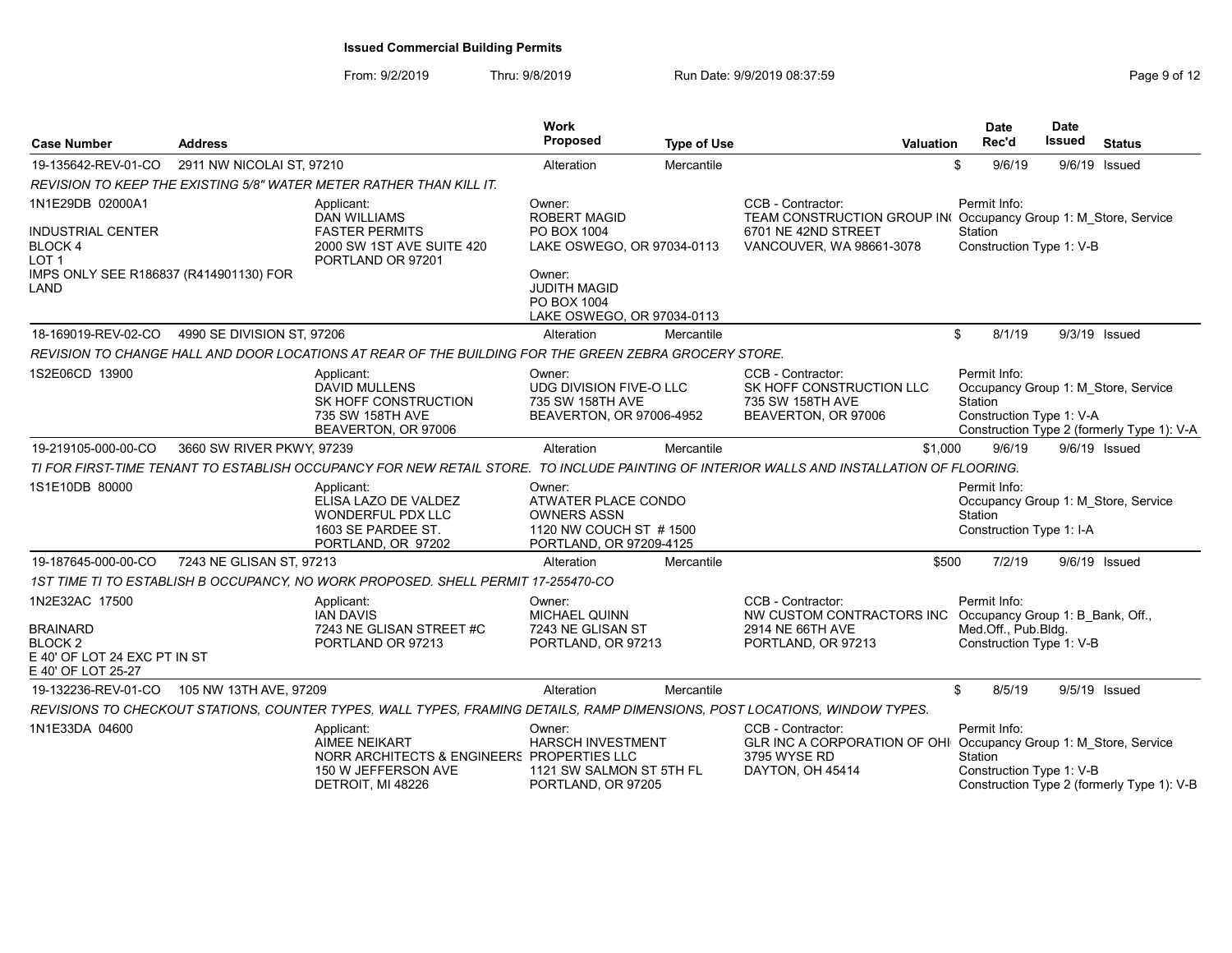| <b>Case Number</b>                                                 | <b>Address</b>             |                                                                                                                                                             | Work<br><b>Proposed</b>                                                                                                               | <b>Type of Use</b> |                                                                                                                                     | Valuation    | <b>Date</b><br>Rec'd                                                                                       | <b>Date</b><br>Issued | <b>Status</b>                                                                    |
|--------------------------------------------------------------------|----------------------------|-------------------------------------------------------------------------------------------------------------------------------------------------------------|---------------------------------------------------------------------------------------------------------------------------------------|--------------------|-------------------------------------------------------------------------------------------------------------------------------------|--------------|------------------------------------------------------------------------------------------------------------|-----------------------|----------------------------------------------------------------------------------|
| 19-182372-000-00-CO                                                | 7516 SW MACADAM AVE, 97219 |                                                                                                                                                             | Alteration                                                                                                                            | Storage            |                                                                                                                                     | \$3,753      | 6/28/19                                                                                                    |                       | 9/4/19 Issued                                                                    |
|                                                                    |                            | SIDING REPLACEMENT ON WEST SIDE OF BUILDING AND 2 WINDOW REPLACEMENT ON NORTH-WEST CORNER ON MAIN FLOOR. REMOVE UNPERMITTED STAIR ON NORTH OF BUILDING. NEW |                                                                                                                                       |                    |                                                                                                                                     |              |                                                                                                            |                       |                                                                                  |
| 1S1E22AC 04400                                                     |                            | Applicant:<br><b>MARCEL URS</b><br><b>BEAR BUILD LLC</b><br><b>2017 SE 4TH AVE</b><br>HILLSBORO OR 97213                                                    | Owner:<br>MIDWAY PROPERTIES LLC<br>28102 S SALO RD<br>MULINO, OR 97042-9729                                                           |                    | CCB - Contractor:<br><b>BEAR BUILD LLC</b><br>2017 SE 45TH AVE<br>HILLSBORO, OR 97125                                               |              | Permit Info:<br>Occupancy Group 1: S-1_Storage -<br>Moderate Hazard, Warehouse<br>Construction Type 1: V-B |                       | Construction Type 2 (formerly Type 1): V-B                                       |
| Total # of CO Alteration permits issued: 39                        |                            |                                                                                                                                                             |                                                                                                                                       |                    |                                                                                                                                     |              |                                                                                                            |                       | Total valuation of CO Alteration permits issued: \$7,433,323                     |
| 17-116106-REV-09-CO                                                | 1075 NW 16TH AVE, 97209    |                                                                                                                                                             | New Construction                                                                                                                      |                    | Apartments/Condos (3 or more units)                                                                                                 | \$           | 9/6/19                                                                                                     |                       | 9/6/19 Issued                                                                    |
| <b>REVISION - CLARIFY FIRE LINE IS 6"</b>                          |                            |                                                                                                                                                             |                                                                                                                                       |                    |                                                                                                                                     |              |                                                                                                            |                       |                                                                                  |
| 1N1E33AB 01800                                                     |                            | Applicant:<br>Dan Williams<br><b>Faster Permits</b><br>2000 SW 1ST AVE SUITE 420<br>PORTLAND OR 97201                                                       | Owner:<br><b>DERBY SLABTOWN LLC</b><br>1401 17TH ST 12TH FLOOR<br>DENVER, CO 80202-5928                                               |                    | CCB - Contractor:<br>SEABOLD CONSTRUCTION CO INC Occupancy Group 1: A-2_Restaurant<br>9965 SW ARCTIC DR<br>BEAVERTON, OR 97005-4194 |              | Permit Info:<br>Construction Type 1: I-A                                                                   |                       |                                                                                  |
| 19-159285-REV-01-CO 7424 N ST LOUIS AVE, 97203                     |                            |                                                                                                                                                             | New Construction                                                                                                                      |                    | Apartments/Condos (3 or more units)                                                                                                 | \$           | 9/6/19                                                                                                     |                       | 9/6/19 Issued                                                                    |
| <b>REVISION TO CHANGE LAYOUT OF BATHROOMS</b>                      |                            |                                                                                                                                                             |                                                                                                                                       |                    |                                                                                                                                     |              |                                                                                                            |                       |                                                                                  |
| 1N1W01CD 12502<br>PARTITION PLAT 2019-29                           |                            | Applicant:<br><b>MARK LISAC</b><br><b>LISAC BROTHERS</b>                                                                                                    | Owner:<br>ST LOUIS SIX LLC<br>PO BOX 2184                                                                                             |                    | CCB - Contractor:<br><b>MARK LISAC</b><br><b>LISAC BROTHERS</b>                                                                     |              | Permit Info:<br>Multi-family                                                                               |                       | Occupancy Group 1: R-2 Residential                                               |
| LOT <sub>2</sub>                                                   |                            | <b>CONSTRUCTION INC</b><br>PO BOX 2422<br>CLACKAMAS OR 97015                                                                                                | LAKE OSWEGO, OR 97035-0651<br>Owner:<br><b>LISAC BROTHERS</b><br><b>CONSTRUCTION INC</b><br>PO BOX 2184<br>LAKE OSWEGO, OR 97035-0651 |                    | <b>CONSTRUCTION INC</b><br>PO BOX 2422<br>CLACKAMAS, OR 97015                                                                       |              | Construction Type 1: V-A                                                                                   |                       |                                                                                  |
| 17-200937-REV-01-CO                                                | 1505 N HUMBOLDT ST, 97217  |                                                                                                                                                             | New Construction                                                                                                                      |                    | Apartments/Condos (3 or more units)                                                                                                 | $\mathbb{S}$ | 7/30/19                                                                                                    |                       | 9/6/19 Issued                                                                    |
|                                                                    |                            | REVISION TO CHANGE OUT METAL SIDING WITH THIN VENEER AND WOOD SHINGLES ON THE BACK                                                                          |                                                                                                                                       |                    |                                                                                                                                     |              |                                                                                                            |                       |                                                                                  |
| 1N1E21AD 04600<br>RIVERSIDE ADD<br>BLOCK 11<br>LOT 14 EXC PT IN ST |                            | Applicant:<br><b>BAYARD MENTRUM</b><br><b>MENTRUM ARCHITECTURE</b><br><b>INCORPORATED</b><br>11860 SE MORRISON ST<br>PORTLAND OR 97216                      | Owner:<br>ALPINA PROPERTIES LLC<br>10117 SE SUNNYSIDE RD #F<br>CLACKAMAS, OR 97015-7708                                               |                    | CCB - Contractor:<br>TJ NISBET CONSTRUCTION INC<br>PO BOX 40<br>CLACKAMAS, OR 970150040                                             |              | Permit Info:<br>Multi-family<br>Construction Type 1: V-B                                                   |                       | Occupancy Group 1: R-2 Residential                                               |
| 18-243377-REV-01-CO                                                | 3255 SE 17TH AVE, 97202    |                                                                                                                                                             | <b>New Construction</b>                                                                                                               |                    | Apartments/Condos (3 or more units)                                                                                                 | \$           | 9/5/19                                                                                                     |                       | 9/5/19 Issued                                                                    |
|                                                                    |                            | REVISION TO CHANGE TWO BEAMS FROM TJI's TO RFPI's ON 2ND, 3RD AND 4TH FLOORS                                                                                |                                                                                                                                       |                    |                                                                                                                                     |              |                                                                                                            |                       |                                                                                  |
| 1S1E11AC 07300                                                     |                            | <b>Applicant</b><br><b>DAN WILLIAMS</b><br><b>FASTER PERMITS</b><br>2000 SW 1ST AVE SUITE 420<br>PORTLAND OR 97201                                          | Owner:<br><b>RIVER FRONTIER LLC</b><br>240 SE 2ND AVE<br>PORTLAND, OR 97214                                                           |                    | CCB - Contractor:<br><b>JEAN PIERRE VEILLET</b><br>SITEWORKS INC<br>240 SE 2ND ST<br>PORTLAND, OR 97214                             |              | Permit Info:<br>Multi-family<br>Construction Type 1: V-A                                                   |                       | Occupancy Group 1: R-2 Residential<br>Construction Type 2 (formerly Type 1): V-A |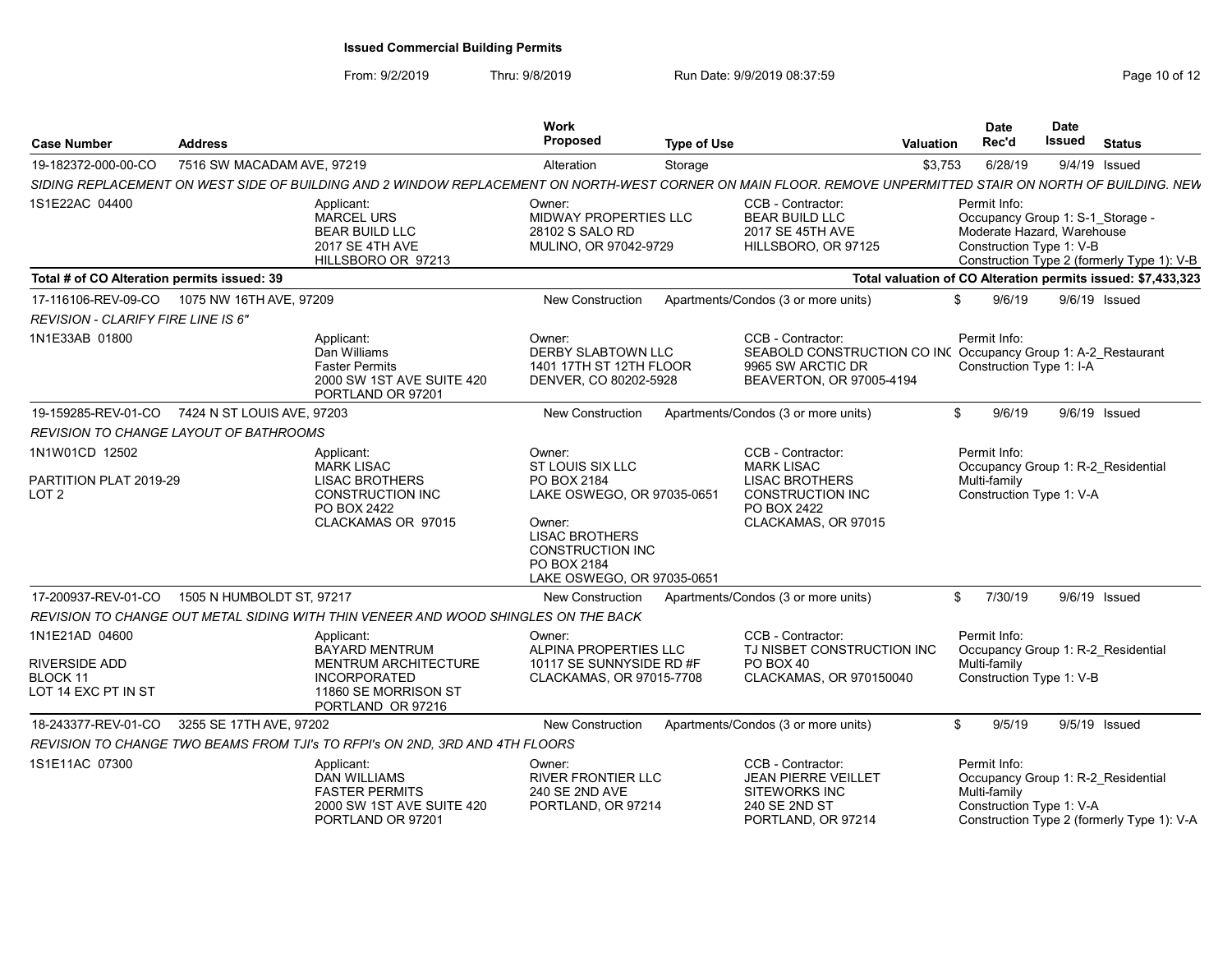| <b>Case Number</b><br>Address                                           |                                     |                                                                                                                                                                        | <b>Work</b><br><b>Proposed</b>                                                                                                                                                     | <b>Type of Use</b>              |                                                                                                                                                    | Valuation                                          | <b>Date</b><br>Rec'd                                                                                                                            | <b>Date</b><br>Issued | <b>Status</b>                              |  |
|-------------------------------------------------------------------------|-------------------------------------|------------------------------------------------------------------------------------------------------------------------------------------------------------------------|------------------------------------------------------------------------------------------------------------------------------------------------------------------------------------|---------------------------------|----------------------------------------------------------------------------------------------------------------------------------------------------|----------------------------------------------------|-------------------------------------------------------------------------------------------------------------------------------------------------|-----------------------|--------------------------------------------|--|
| 18-177112-000-00-CO                                                     | 7100 N GREENWICH AVE, 97217         |                                                                                                                                                                        | New Construction                                                                                                                                                                   |                                 | Apartments/Condos (3 or more units)                                                                                                                | \$1,400,000                                        | 5/24/18                                                                                                                                         |                       | $9/5/19$ Issued                            |  |
|                                                                         |                                     | NEW 3 STORY, 12 UNIT APARTMENT BUILDING WITH ATTACHED 138 S.F. TRASH ENCLOSURE, INCLUDES ASSOCIATED SITEWORK *** MECHANICAL PERMIT TO BE SEPARATE ***                  |                                                                                                                                                                                    |                                 |                                                                                                                                                    |                                                    |                                                                                                                                                 |                       |                                            |  |
| 1N1E16AA 19800                                                          |                                     | Applicant:<br><b>DAN WILLIAMS</b><br><b>FASTER PERMITS</b><br>2000 SW 1ST AVE SUITE 420<br>PORTLAND OR 97201                                                           | Owner:<br>RH AVARY QUINN APARTMENTS<br>PO BOX 1567<br>LAKE OSWEGO, OR 97035                                                                                                        |                                 | CCB - Contractor:<br><b>WDC OREGON LLC</b><br>PO BOX 821170<br>VANCOUVER, WA 98682                                                                 |                                                    | Permit Info:<br>Occupancy Group 1: R-2 Residential<br>Multi-family<br>Construction Type 1: V-B<br>Total Square Footage - Display Only:<br>10060 |                       |                                            |  |
| 15-236104-DFS-06-CO                                                     | 4030 N VANCOUVER AVE, 97227         |                                                                                                                                                                        | <b>New Construction</b>                                                                                                                                                            |                                 | Apartments/Condos (3 or more units)                                                                                                                | \$22,456                                           | 9/5/19                                                                                                                                          |                       | 9/5/19 Issued                              |  |
| DFS 6-5th floor ramp guardrail with handrail                            |                                     |                                                                                                                                                                        |                                                                                                                                                                                    |                                 |                                                                                                                                                    |                                                    |                                                                                                                                                 |                       |                                            |  |
| 1N1E22DB 13600                                                          |                                     | Applicant:<br><b>Tonia Dickerson</b><br>Marathon Construction Services, LLC APARTMENTS LLC<br>30050 SW Town Center Loop W.,<br>Suite 200<br>Wilsonville, OR 97070      | Owner:<br>VANCOUVER AVENUE<br>30050 SW TOWN CTR LOOP W<br>#200<br>WILSONVILLE, OR 97070                                                                                            |                                 | CCB - Contractor:<br><b>MARATHON CONSTRUCTION</b><br><b>SERVICES LLC</b><br>30050 SW TOWN CENTER LOOP<br><b>W STE 200</b><br>WILSONVILLE, OR 97070 |                                                    | Permit Info:<br>Occupancy Group 1: R-2 Residential<br>Multi-family<br>Construction Type 1: V-A                                                  |                       | Construction Type 2 (formerly Type 1): I-A |  |
| 19-159285-000-00-CO                                                     | 7424 N ST LOUIS AVE, 97203          |                                                                                                                                                                        | New Construction                                                                                                                                                                   |                                 | Apartments/Condos (3 or more units)                                                                                                                | \$900,000                                          | 5/2/19                                                                                                                                          |                       | 9/5/19 Issued                              |  |
|                                                                         |                                     | NEW 12 UNIT 3 STORY APARTMENTS, ON PARCEL 2 (WEST) OF 18-174737-FP, INCLUDES ASSOCIATED SITE WORK ***MECHANICAL SEPARATE PERMIT*** SEE 19-159273-CO FOR IDENTICAL BLD( |                                                                                                                                                                                    |                                 |                                                                                                                                                    |                                                    |                                                                                                                                                 |                       |                                            |  |
| 1N1W01CD 12502<br>PARTITION PLAT 2019-29<br>LOT <sub>2</sub>            |                                     | Applicant:<br><b>MARK LISAC</b><br><b>LISAC BROTHERS</b><br><b>CONSTRUCTION INC</b><br>PO BOX 2422<br>CLACKAMAS OR 97015                                               | Owner:<br>ST LOUIS SIX LLC<br>PO BOX 2184<br>LAKE OSWEGO, OR 97035-0651<br>Owner:<br><b>LISAC BROTHERS</b><br><b>CONSTRUCTION INC</b><br>PO BOX 2184<br>LAKE OSWEGO, OR 97035-0651 |                                 | CCB - Contractor:<br><b>MARK LISAC</b><br><b>LISAC BROTHERS</b><br><b>CONSTRUCTION INC</b><br>PO BOX 2422<br>CLACKAMAS, OR 97015                   |                                                    | Permit Info:<br>Occupancy Group 1: R-2 Residential<br>Multi-family<br>Construction Type 1: V-A                                                  |                       | Total Square Footage - Display Only: 7665  |  |
| 18-123355-REV-02-CO                                                     | 6940 SE LONG ST. 97206              |                                                                                                                                                                        | New Construction                                                                                                                                                                   |                                 | Apartments/Condos (3 or more units)                                                                                                                |                                                    | 9/4/19<br>\$                                                                                                                                    |                       | $9/4/19$ Issued                            |  |
| REVISION TO UPDATE DETAIL A/7                                           |                                     |                                                                                                                                                                        |                                                                                                                                                                                    |                                 |                                                                                                                                                    |                                                    |                                                                                                                                                 |                       |                                            |  |
| 1S2E17BA 06600<br><b>KERN PK</b><br><b>BLOCK 14</b><br>LOT <sub>8</sub> |                                     | Applicant:<br>PAUL SKABZUB<br><b>RED HILLS CONSTRUCTION</b><br>14128 SE SUNSHADOW ST<br>HAPPY VALLEY, OR 97086                                                         | Owner:<br><b>KERN PARK APARTMENTS LLC</b><br>4804 SE 69TH AVE<br>PORTLAND, OR 97206                                                                                                |                                 | CCB - Contractor:<br><b>VASILIY KRASNOGOROV</b><br><b>RED HILLS CONSTRUCTION INC</b><br>14128 SE SUNSHADOW ST<br>HAPPY VALLEY, OR 97086            |                                                    | Permit Info:<br>Occupancy Group 1: R-2 Residential<br>Multi-family<br>Construction Type 1: V-B                                                  |                       |                                            |  |
| 18-123355-DFS-01-CO                                                     | 6940 SE LONG ST, 97206              |                                                                                                                                                                        | <b>New Construction</b>                                                                                                                                                            |                                 | Apartments/Condos (3 or more units)                                                                                                                | \$25,000                                           | 5/8/19                                                                                                                                          |                       | 9/4/19 Issued                              |  |
| <b>DFS FOR ROOF TRUSSES</b>                                             |                                     |                                                                                                                                                                        |                                                                                                                                                                                    |                                 |                                                                                                                                                    |                                                    |                                                                                                                                                 |                       |                                            |  |
| 1S2E17BA 06600                                                          | Applicant:<br><b>IVAN BELITSKIY</b> |                                                                                                                                                                        |                                                                                                                                                                                    | <b>KERN PARK APARTMENTS LLC</b> | CCB - Contractor:<br><b>VASILIY KRASNOGOROV</b>                                                                                                    | Permit Info:<br>Occupancy Group 1: R-2 Residential |                                                                                                                                                 |                       |                                            |  |
| <b>KERN PK</b><br>BLOCK 14<br>LOT <sub>8</sub>                          |                                     | 14128 SE SUNSHADOW ST<br>HAPPY VALLEY OR 97086                                                                                                                         | 4804 SE 69TH AVE<br>PORTLAND, OR 97206                                                                                                                                             |                                 | RED HILLS CONSTRUCTION INC<br>14128 SE SUNSHADOW ST<br>HAPPY VALLEY, OR 97086                                                                      |                                                    | Multi-family<br>Construction Type 1: V-B                                                                                                        |                       |                                            |  |